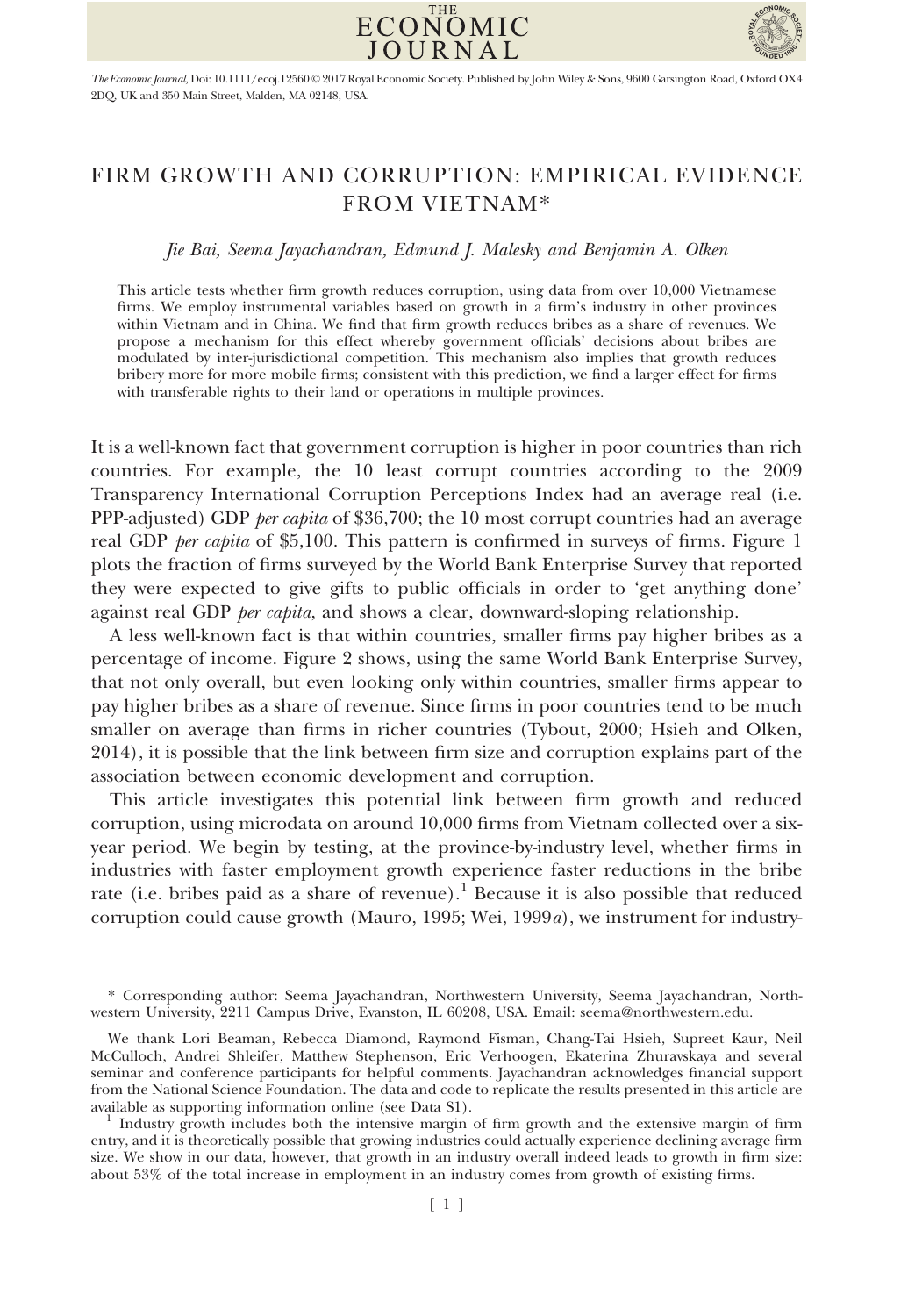

Fig. 1. Relationship Between GDP and Corruption Using Survey Data from Firms Notes. This Figure plots the percentage of firms who expect to give gifts to public officials to get things done for 122 countries in the World Bank Enterprise Survey. For each country, we use the year that the country is most recently surveyed. The x-axis is the log of PPP-adjusted GDP per capita (chain series), at 2005 constant prices. Colour figure can be viewed at wileyonlinelibrary.com.

level growth with average employment growth rates by industry in other provinces of Vietnam or in neighbouring China. We find that growth reduces the bribe rate.

We then discuss a potential mechanism based on firm size that may underlie the relationship between growth in an industry and reductions in bribe rates: competition among regional governments to attract and retain firms. For government officials choosing how much to extract from a firm in bribes, what puts a check on bribe extraction is that if the amount is too high, a firm will move elsewhere. The government chooses a percentage of a firm's revenues to extract as bribes, trading off higher bribe income generated by a higher bribe rate against the increase in the firm's incentive to leave.

In such a model, an exogenous increase in firm productivity increases firm size which, in turn, reduces the proportion of firm revenues that are extracted as bribes, as long as moving costs are concave in firm size. With concave moving costs, for a fixed bribe rate, a firm's net benefit of moving (reduced bribes minus moving costs) increases as the firm grows. To offset this greater incentive of firms to move, the government will respond by reducing the proportion of revenues that it extracts as bribes. Our empirical finding discussed above matches this prediction.

Another prediction of this mechanism, if corrupt officials can price-discriminate among firms (Svensson, 2003), is that the negative effect of growth on corruption will be heterogeneous, depending on individual firms' abilities to move. Intuitively, if firms are completely tied to one region, then inter-regional competition as a check on the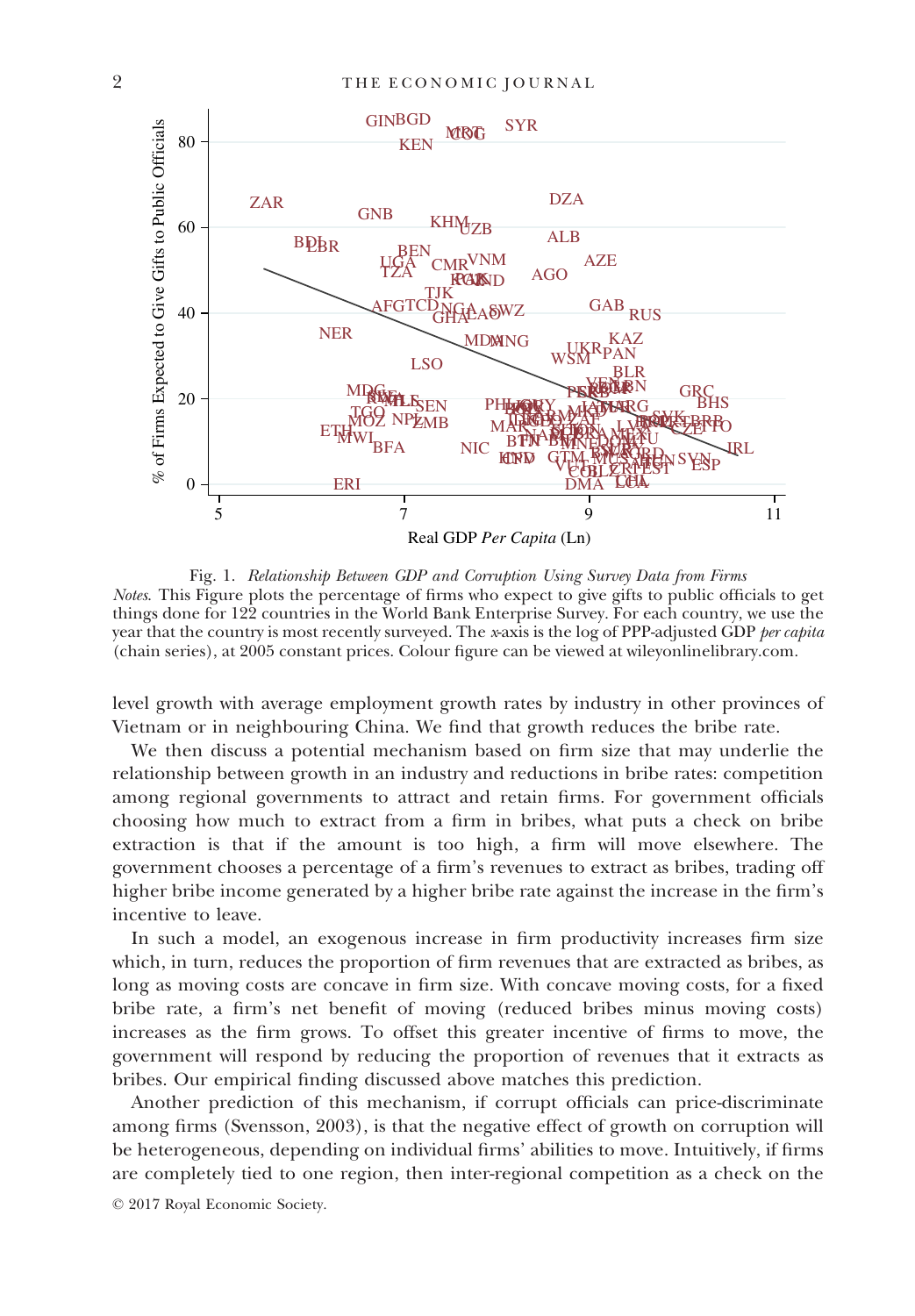

Fig. 2. Relationship Between Firm Size and Bribes as a Share of Revenue. (a) World Cross-section (b) Within-Country Variation Only Note. Colour figure can be viewed at wileyonlinelibrary.com

level of bribes vanishes. We show that this intuition also holds for how growth affects bribes: Economic growth reduces corruption by a greater amount if firms are more able to move elsewhere.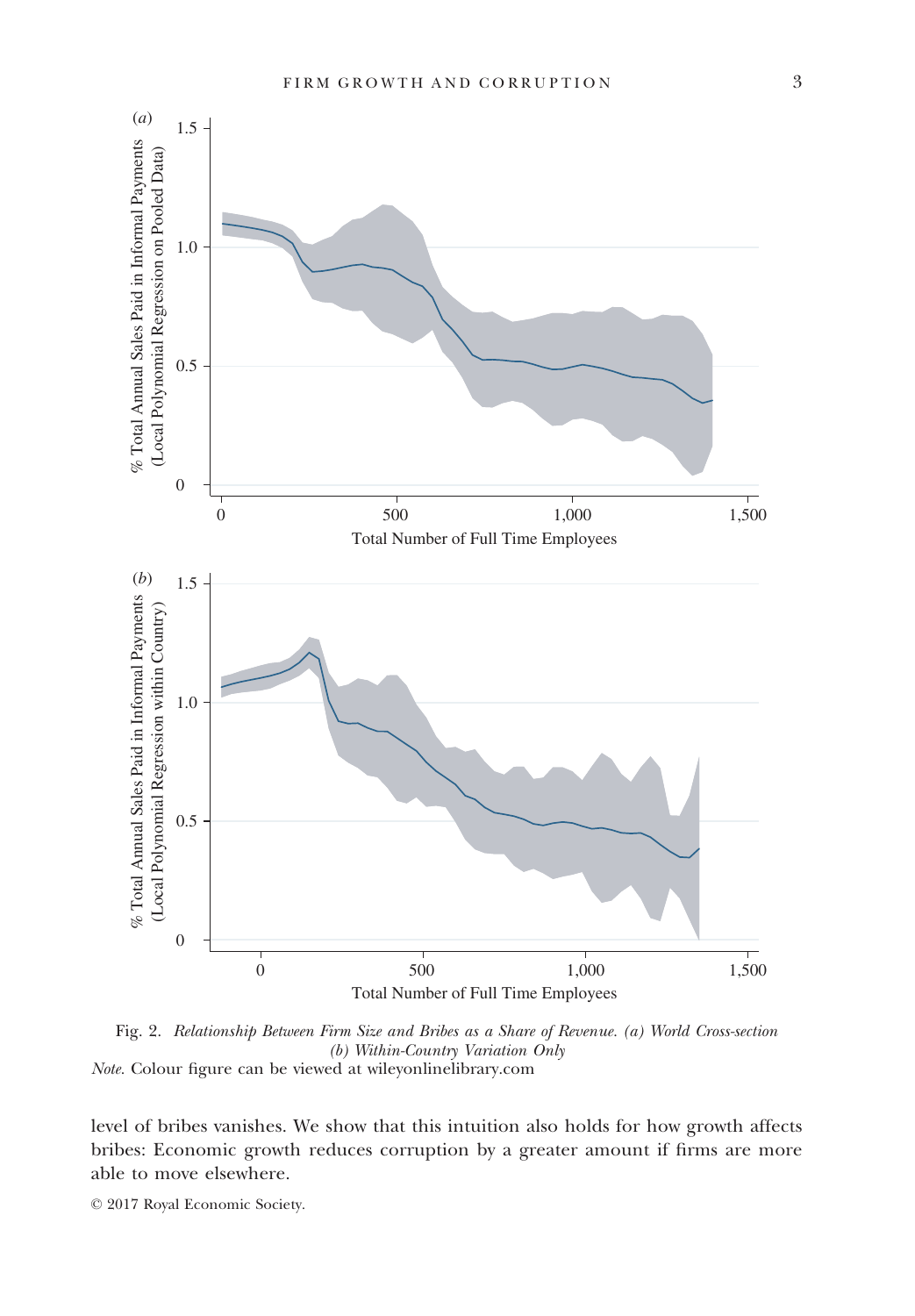We test for the predicted heterogeneous patterns in our Vietnamese data. We argue that Vietnam is a natural setting to test the predictions, given that virtually all businessgovernment interactions occur at the provincial, rather than national, level, so competition between provinces may be at play. To capture heterogeneity in moving costs, we use variation in whether firms possess a land use rights certificate (LURC), which gives them secure and transferable property rights over their land. These property rights make firms more mobile, since they increase their ability to sell their land and relocate should they wish to do so.<sup>2</sup> We test whether having more secure and transferable property rights enhances the negative effect of growth on corruption and find that it indeed does. When a firm owns the plot of land on which it operates and has official permits for that land – so that it is presumably more mobile – economic growth has a stronger negative effect on bribes. These results are robust to controlling for a propensity score that predicts having land use permits as a function of a variety of other firm characteristics.

We also find similar patterns using a second measure of mobility: having operations in multiple provinces. Firms with a presence in multiple provinces can more easily scale back operations in one province and shift elsewhere where they might be subject to less corruption. Thus, economic growth should put more downward pressure on bribes for this group. We find empirical support for this prediction as well.

While the data are consistent with the inter-jurisdictional competition mechanism, it is by no means the only potential mechanism for the negative effect of growth on bribery. We discuss several alternative models, such as a fixed cost of anti-corruption efforts or changes in industry concentration associated with the employment shock. A key differentiating factor is that these other models do not generally explain the fact that the responsiveness of bribes to shocks is stronger for firms that appear more mobile. While no other model seems able to explain the complete set of facts we find – so the mechanism we propose is likely to be at play – other mechanisms no doubt also contribute to the overall effect of growth on bribery that we estimate empirically.

This article builds on several strands of the literature. While many articles starting with Mauro (1995) argue that corruption impedes growth, there is much less work on the reverse direction, namely the idea that corruption may subside as countries grow (notable exceptions include Treisman, 2000 and Gundlach and Paldam, 2009). This article provides micro-evidence along these lines, along with suggestive evidence of one potential channel. Our model of inter-jurisdictional competition builds on the analysis of the problem of local governments setting tax rates (Epple and Zelenitz, 1981; Wilson, 1986; Epple and Romer, 1991), and in the corruption context, the idea that competition can reduce bribe rates (Shleifer and Vishny, 1993; Burgess et al., 2012). In particular, our model is most directly related to the hypothesis advanced by Menes (2006), who noted in her qualitative study of US cities that the ability of firms to relocate to other jurisdictions was one potential reason why urban corruption in the pre-Progressive era was not more severe.

<sup>2</sup> Several recent papers have documented an analogous positive effect of property rights over land on migration for individuals, showing that land titling in Mexico increased both domestic (de Janvry et al., 2012) and international (Valsecchi, 2011) migration.

<sup>©</sup> 2017 Royal Economic Society.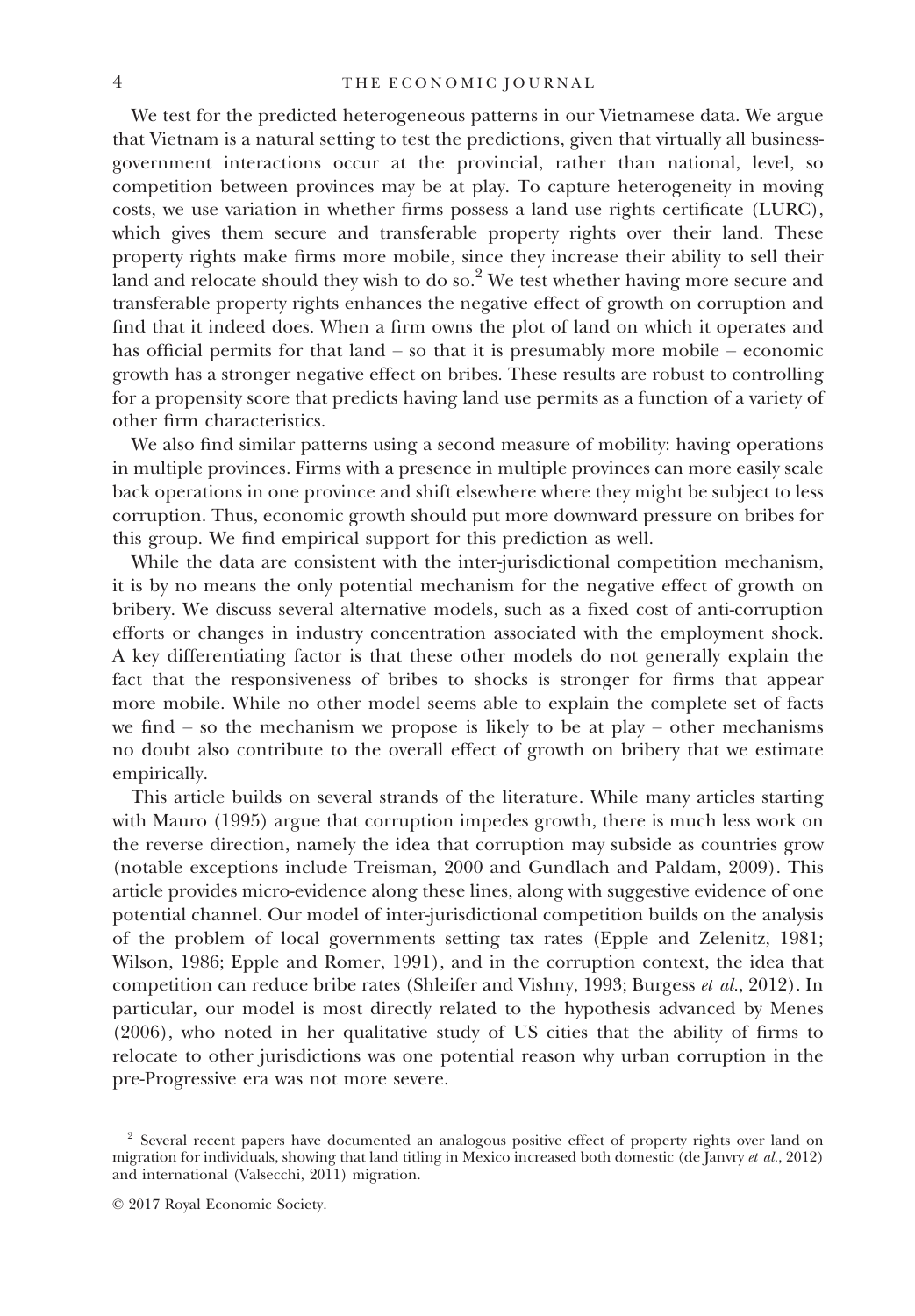The remainder of the article is organised as follows. Section 1 describes our data and background information on Vietnam. Section 2 describes the empirical strategy, and Section 3 presents the results on the overall effect of growth on bribery. Section 4 discusses verbally how inter-jurisdictional competition could generate the pattern documented in Section 3 and further predicts that the growth-bribery effect varies with a firm's mobility. Section 5 empirically tests the additional prediction and discusses alternative mechanisms through which growth could affect bribery. Section 6 concludes. The formal theoretical model and robustness checks are available in an online Appendix.

### 1. Setting and Data

### 1.1. Background on Vietnam

Vietnam provides a unique opportunity to study the effect of firm growth on bribery and how competition among subnational governments to attract firms affects bribery. In 1986, Vietnam initiated the *Doi Moi* (Renovation) economic reforms, which eliminated the role of central planning in the economy and opened its borders to international capital and trade flows (Riedel and Turley, 1999). Since that time, the country has achieved an average annual growth rate of 7%, ranking it among the very fastest growing countries in the world over the period. Today, there are well over 350,000 private companies in Vietnam, operating in a range of sectors from food processing and light manufacturing to sophisticated financial services.

The amount of corruption remains substantial in Vietnam. Most international perceptions-based indices put Vietnam around the 30th percentile of corruption (where lower is more corrupt). Similarly, Transparency International's Global Corruption Barometer reports that 44% of Vietnamese report paying a bribe in 2011 (Transparency International, 2011).

Existing research has noted that corruption in Vietnam takes three main forms: grease or speed money to fulfil basic tasks or services; the illegal privatisation of state property; and the selling of state power (Vasavakul, 2008). While all are undoubtedly important, the first is the most directly observable and is the focus of our article. The key recipients are the traffic police, land cadres, customs officers, and tax authorities. These same offices were highlighted as the most corrupt in an internal study prepared by the Party's Internal Affairs Committee (Communist Party of Vietnam, Committee for Internal Affairs, 2005). Gueorguiev and Malesky (2011) document that the same types of bribes are common for firms, finding that 23% of businesses paid bribes to expedite business registration, 35% paid bribes when competing for government procurement contracts, and 70% paid bribes during customs procedures. Firms in Vietnam appear to accept these payments as part of the cost of doing business (Rand and Tarp, 2012).

An important institutional feature of Vietnam is that corruption is largely subnational. Via a series of laws in the early 1990s, most business-government interactions were decentralised to the provincial level, including business registration, environmental and safety inspections, labour oversight, local government procurement, and land allocation. Provincial departments of line ministries are 'dual subordinate', meaning they report both to the provincial executive (the People's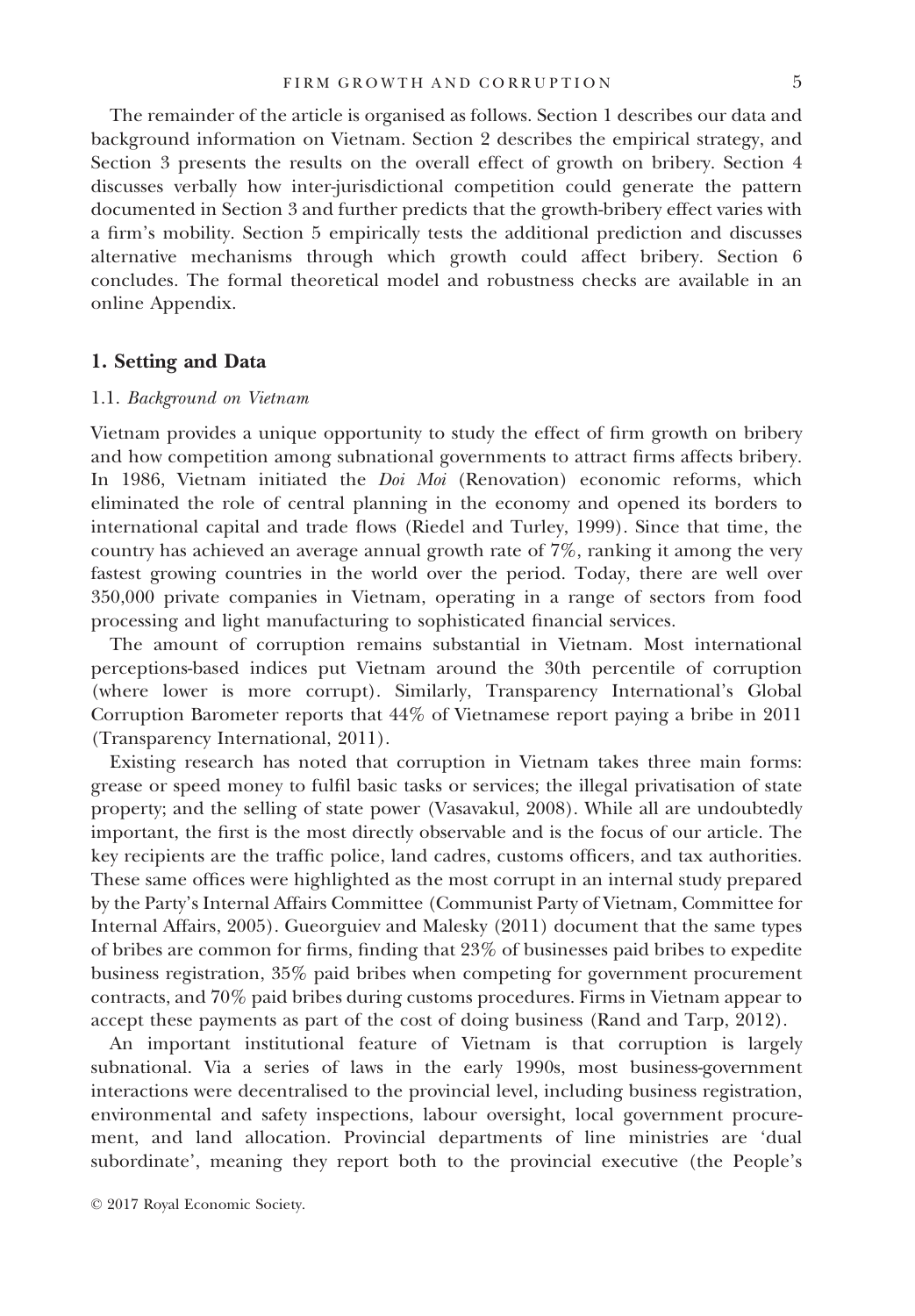Committee Chairman, or PCOM), as well as the relevant national line ministry. In practice, however, appointments of department directors and budget allocations are set by the PCOM, closely aligning department interests with those of the province. Moreover, proximity matters. The PCOM interacts with department directors regularly, while the line ministries are hundreds of kilometres away in Hanoi. As a result, many studies have documented that the provincial government, more than the central government, is the relevant level of government when thinking about the institutional climate facing firms, including the degree of bribe extraction (Meyer and Nguyen, 2005; Malesky, 2008; Tran et al., 2009). Formal taxation is a notable exception; taxes on firms are determined at the national, not provincial level.

Importantly, the powers of the provincial leadership over subordinate departments and subprovincial governments (district and commune) also mean that corruption is relatively centralised within individual provinces. The provincial leadership has the ability to control the bribe schedule of the province both directly and indirectly. Provincial leaders can punish corrupt subordinates with jail time or revoke their party membership. They can also reduce the incentive for subordinates to bribe by changing their own behaviour, such as lowering their own cut of each activity, or not insisting on bribes by subordinates for appointment to provincial government positions (which increases the motivation and need for the subordinate to take money). More indirectly, they can control the bribes extracted by subordinates through policy changes that reduce opportunities for bribes, such as reducing the number of required certificates and regulatory inspections, formalising specific waiting periods for documents, and increasing transparency about the responsibilities of subordinate officials to businesses and citizens. Indeed, one of the incentives to create the Provincial Competitiveness Index (PCI) survey in the first place was to measure these differences in governance that affect corruption and thereby motivate provincial leaders to reform their activities (Malesky, 2008, 2011).

As with all measures of governance in Vietnam, there is a high degree of subnational variation in firms' responses about corruption in the data we use. Figure 3 shows the distribution across provinces of the average response by firms for two corruption questions from the PCI survey in 2011, the last year of our sample period. In the worstscoring province, 79% of private firms reported that firms in their line of business were subject to bribe requests. In the best-scoring province, a substantially smaller 21% claimed such activities were common. Similarly, high inter-provincial variation is observed for the share of revenue paid in bribes by firms, the main dependent variable in our analysis. In 2010, 37.5% of firms in the most corrupt province said bribe payments exceeded 2% of their annual revenue, compared to 5.5% in the lowest province.

### 1.2. Description of Data

To examine the effect of growth on corruption, we use two firm-level data sets, the Vietnam PCI Survey (Malesky, 2011), and the annual enterprise survey collected by the General Statistics Office (GSO) of Vietnam, henceforth referred to as the PCI and GSO data respectively. For each data set, we have five years of repeated cross-sectional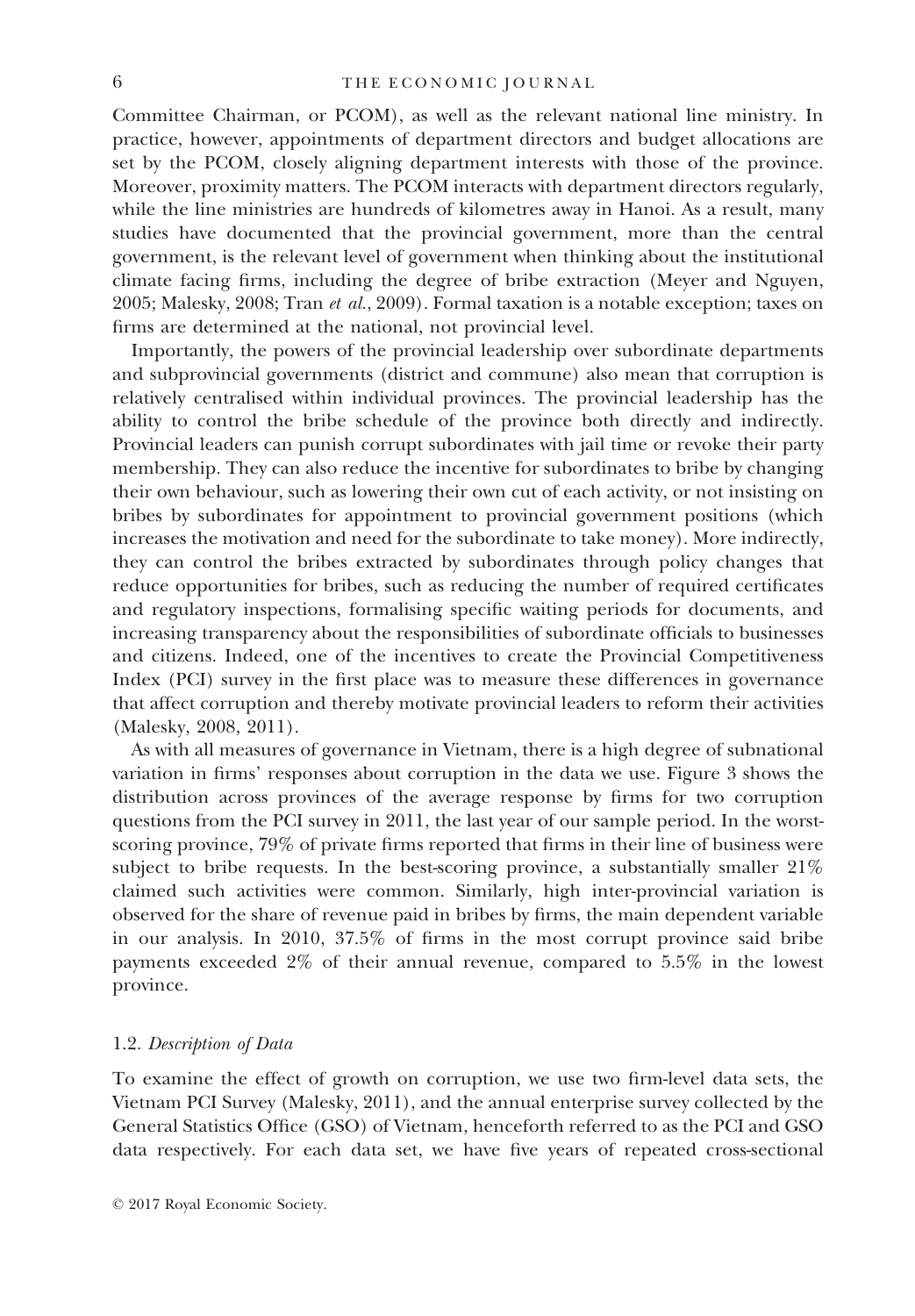

#### Fig. 3. Variation in Corruption across Provinces in Vietnam

Notes. This Figure plots the distribution of corruption across provinces in Vietnam, using data from the 2011 PCI survey. The bribe variables are averages across all firms surveyed within a province. The variable in the left panel is a dummy that equals 1 if the firm responds 'strongly agree' or 'agree' to the following statement: 'It is common for firms like mine to pay informal charges'. The variable in the right panel is a dummy that equals 1 if the firm paid more than 2% of revenues as bribes to public officials. Colour figure can be viewed at wileyonlinelibrary.com.

firm-level data from 2006 to 2010. We also use aggregate employment data at the industry-year for 2006 to 2010 from the Chinese Yearbook of Labor Statistics.<sup>3</sup>

The PCI survey is a comprehensive governance survey of formal sector firms across Vietnam's 63 provinces. The PCI (as well as the GSO) regard formal firms as those with an official registration certificate from their provincial Department of Planning and Investment, thereby excluding household operations without such documentation. The PCI survey team randomly sampled from a list of at least partly private companies with a tax code provided by the province's tax authority. Stratification was based on firm size, age and broad sector (agriculture, services, construction and industry) in order to accurately reflect the population of firms in each province. The PCI survey contains basic firm-level information, including the firm's ISIC 2 digit industry code, location (province), year of establishment, total assets and total employment.

What makes the PCI survey well-suited for our study is that it has a module on corruption and red tape faced by the firm. The most relevant question that matches

<sup>&</sup>lt;sup>3</sup> The PCI survey is conducted in the early part of each calendar year (March–June). Information about firms' business and operations refer to the previous calendar year. For variables regarding bribe payment, it is reasonable to think that firms are also reporting based on the past year. We therefore lag the PCI survey by one year before merging with the GSO or Chinese Yearbook data. The 2006 to 2010 timeframe thus corresponds to the PCI surveys conducted in early 2007 through early 2011.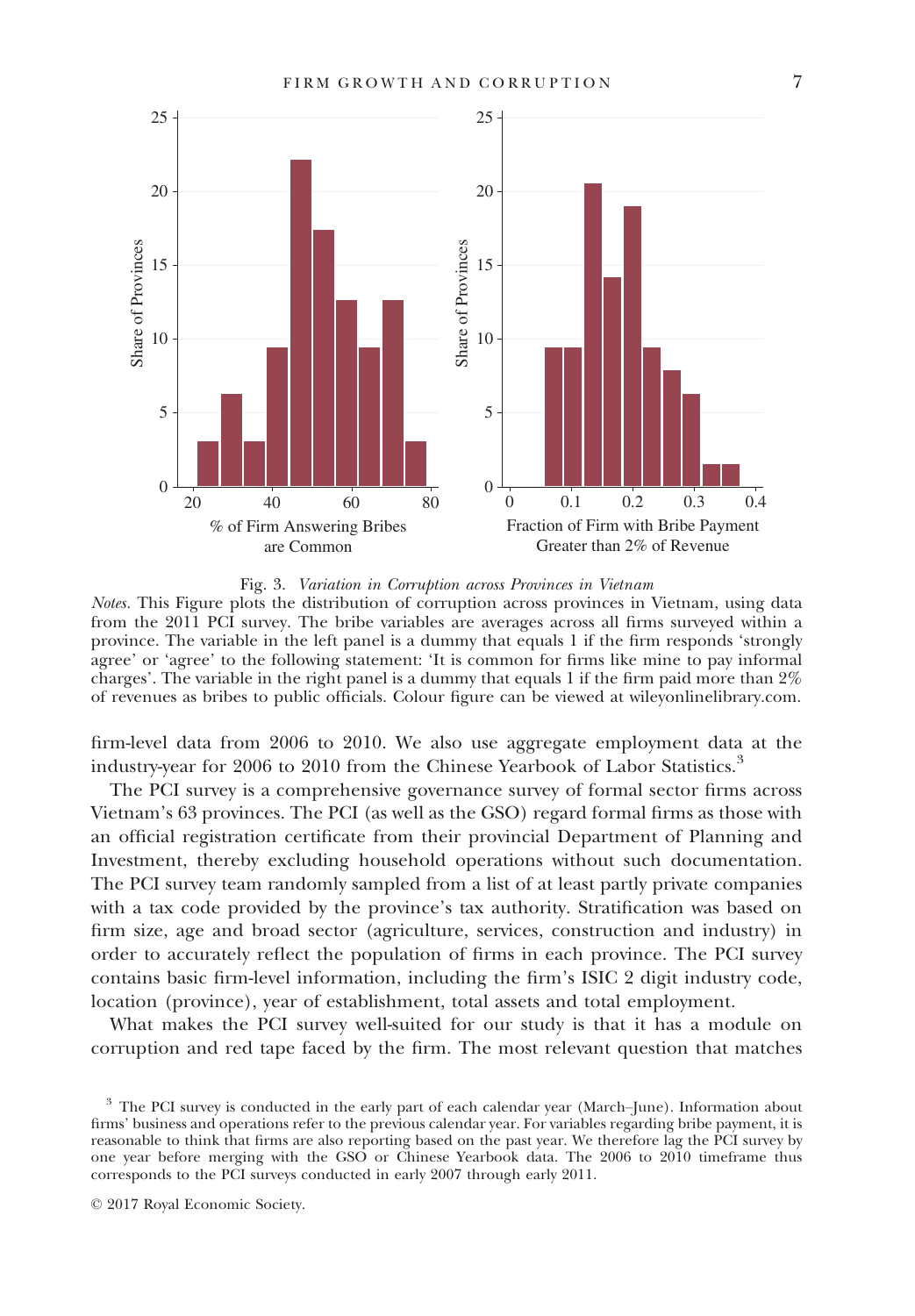our theoretical predictions is the amount of unofficial payments to public officials the firm makes, expressed as a percentage of its revenue. To the best of our knowledge, this data set is the only frequently repeated cross-section of firms' corruption experiences that is representative at the sub-national level in the developing world.

For our analysis, we merge the PCI firms with aggregate employment information constructed from the GSO survey at the industry-province-year level.<sup>4</sup> For industry, we use the ISIC alphabetical category. The GSO data also include all formal sector firms in Vietnam, both private and state owned. We restrict our sample to private firms in order to match the PCI sample. The sampling strategy for small size firms (firms with fewer than 10 employees) for the GSO survey varies from year to year. Therefore, to ensure that we have a consistent and well-defined measure for a province-industry's economic conditions in a given year, we exclude the small firms with fewer than 10 employees when constructing the industry-province-year employment and before merging with the PCI. Panel (a) of Table 1 presents summary statistics for all the merged firms in the PCI data. For our main analysis, we restrict the PCI sample to firms with 10 or more employees reported for the previous year in order to match the GSO sample. We used lagged employment since it is determined prior to our bribe measure.<sup>5</sup> Our final analysis data set contains 10,901 firms that meet this sample inclusion criterion. Panel (b) of Table 1 reports the summary statistics for the final analysis sample. Results on the full sample of firms are presented in online Appendix A.

The key dependent variable is constructed from the PCI question that asks the firm its unofficial payments as a percentage of total revenue. The question is categorical, with the following possible responses: 0, <1% , 1–2%, 2–10%, 10–20%, 20–30%, >30%. Figure 4 shows the histogram of this variable. We transform the variable into a scalar by assigning each response the middle of the corresponding bin, using 0.5% for the <1% category and 35% for the >30% category. The mean of this variable is 3.4%. While this may seem small, recall that this is a percentage of revenues, not profits. If firms averaged 10% net profit margins, for example, this would be the same magnitude as a 34% profit tax. (In the empirical section below, we also consider an alternative specification using ordered probit models that allows the model to determine appropriate breakpoints; results are similar).

The PCI requires general managers or owners to complete and mail in the survey, although there is no way to formally guarantee that the task was not delegated to a subordinate. Over 65% of respondents list their position as CEO, director, or owner, suggesting that the respondents would generally be in a position to know about bribepayments, and that delegation is not a major threat to our analysis.

The median firm in our final sample has been in business for four years and has between 10 and 49 employees, which is nearly identical to the GSO census aggregates.<sup>6</sup>

<sup>4</sup> In online Appendix B, we describe the cross validation procedure we use to assess the matching between the two datasets. The results, shown in online Appendix Table A1, are reassuring: PCI firms are a reasonably representative sample of firms in the GSO data and the industry codes we merge on are comparable across

the two data sets.<br><sup>5</sup> Current and lagged employment have a correlation coefficient of 0.96. We impute lagged employment with current employment for firms with missing lagged employment (except for new firms).

 $6$  We use the GSO fine-grained data on employment to impute the mean and median employment level within the PCI ranges. The median size of firms in the GSO that are between 10 and 49 employees is 19 employees.

<sup>©</sup> 2017 Royal Economic Society.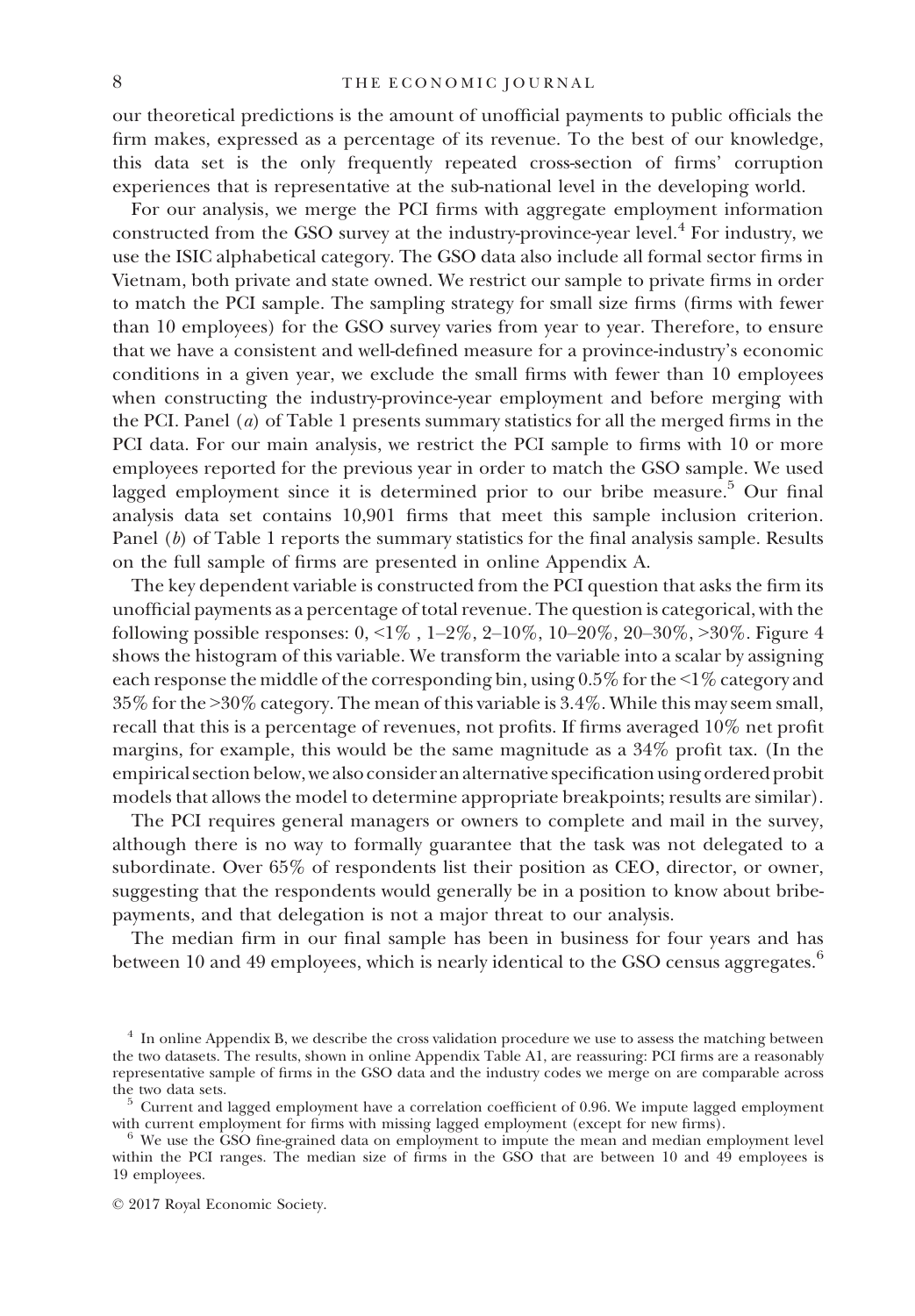|                                    | Table 1 |  |
|------------------------------------|---------|--|
| <b>Summary Statistics of Firms</b> |         |  |

|                                                               | Observations | Median           | Mean    | <b>SD</b> |
|---------------------------------------------------------------|--------------|------------------|---------|-----------|
| Panel $(a)$ : full sample of PCI firms                        |              |                  |         |           |
| Bribes as percentage of revenue $(\%)$                        | 20,268       | 0.5              | 3.238   | 5.404     |
| Years since establishment                                     | 19,771       | 5                | 6.071   | 5.914     |
| Number of employees (PCI)                                     | 19,119       | 19.3             | 60.938  | 202.139   |
| Mean employment (GSO, mean for                                | 20,268       | 15.827           | 31.216  | 31.842    |
| industry-year-province level)                                 |              |                  |         |           |
| Log employment (GSO, aggregate for                            | 20,268       | 8.947            | 8.888   | 1.835     |
| industry-year-province)                                       |              |                  |         |           |
| Log of business premise size (hectare)                        | 10,094       | 6.027            | 6.463   | 2.138     |
| Land ownership (dummy)                                        | 20,268       | 1                | 0.736   | 0.441     |
| Land use right certificate (dummy)                            | 19,427       | 1                | 0.574   | 0.495     |
| Land ownership without land use right certificate (dummy)     | 19,427       | $\theta$         | 0.151   | 0.358     |
| Number of other provinces in which firm operates              | 20,268       | $\theta$         | 0.432   | 0.961     |
| Firm currently operates in more than one province (dummy)     | 20,268       | $\overline{0}$   | 0.258   | 0.437     |
| Share of registration documents held                          | 16,037       | 0.167            | 0.267   | 0.305     |
| Former household firm (dummy)                                 | 20,265       | 1                | 0.623   | 0.485     |
| Former SOE (dummy)                                            | 20,265       | $\theta$         | 0.061   | 0.24      |
| Owner is a government official (dummy)                        | 20,265       | $\theta$         | 0.113   | 0.317     |
| Government holds positive share (dummy)                       | 20,265       | $\theta$         | 0.028   | 0.166     |
| Panel (b): restricted sample of large PCI firms               |              |                  |         |           |
| Bribes as percentage of revenue $(\%)$                        | 10,901       | 1.5              | 3.401   | 5.397     |
| Years since establishment                                     | 10,682       | 5                | 6.869   | 6.579     |
| Number of employees (PCI)                                     | 10,818       | 19.3             | 101.277 | 260.532   |
| Mean employment (GSO, mean for                                | 10,901       | 44.244           | 65.629  | 52.366    |
| industry-year-province level)                                 |              |                  |         |           |
| Log employment (GSO, aggregate for<br>industry-year-province) | 10,901       | 8.909            | 8.82    | 1.884     |
| Log of business premise size (hectare)                        | 5,358        | 6.908            | 7.237   | 2.194     |
| Land ownership (dummy)                                        | 10,901       | 1                | 0.731   | 0.443     |
| Land use right certificate (dummy)                            | 10,479       | 1                | 0.587   | 0.492     |
| Land ownership without land use right certificate (dummy)     | 10,479       | $\theta$         | 0.134   | 0.34      |
| Number of other provinces in which firm operates              | 10,901       | $\theta$         | 0.545   | 1.07      |
| Firm currently operates in more than one province (dummy)     | 10,901       | $\mathbf{0}$     | 0.314   | 0.464     |
| Share of registration documents held                          | 8,612        | 0.167            | 0.258   | 0.289     |
| Former household firm (dummy)                                 | 10,900       | 1                | 0.562   | 0.496     |
| Former SOE (dummy)                                            | 10,900       | $\boldsymbol{0}$ | 0.104   | 0.305     |
| Owner is a government official (dummy)                        | 10,900       | $\boldsymbol{0}$ | 0.141   | 0.348     |
| Government holds positive share (dummy)                       | 10,900       | $\theta$         | 0.044   | 0.206     |

Notes. Panel (a) reports the summary statistics for all PCI firms during the sample period. Panel (b) reports the same summary statistics for firms with 10 or more lagged employees reported for the year before the survey. See online Appendix D for variable descriptions.

Figure 5 shows the relationship between the bribe rate and firm size in our sample. Larger firms appear to be paying a smaller percentage of their revenues in bribes. (Larger firms might still pay a larger amount per firm in bribes, but the relevant metric for gauging the size of the distortion – and the prediction in the theoretical model discussed below – is the bribe rate.)

In addition to corruption activities, the PCI also has variables related to the firm's property rights status that we use to measure the firm's mobility, such as whether the firm owns the land that it occupies and whether the firm has a LURC. We will describe these variables in more detail when we discuss the empirical results. The second proxy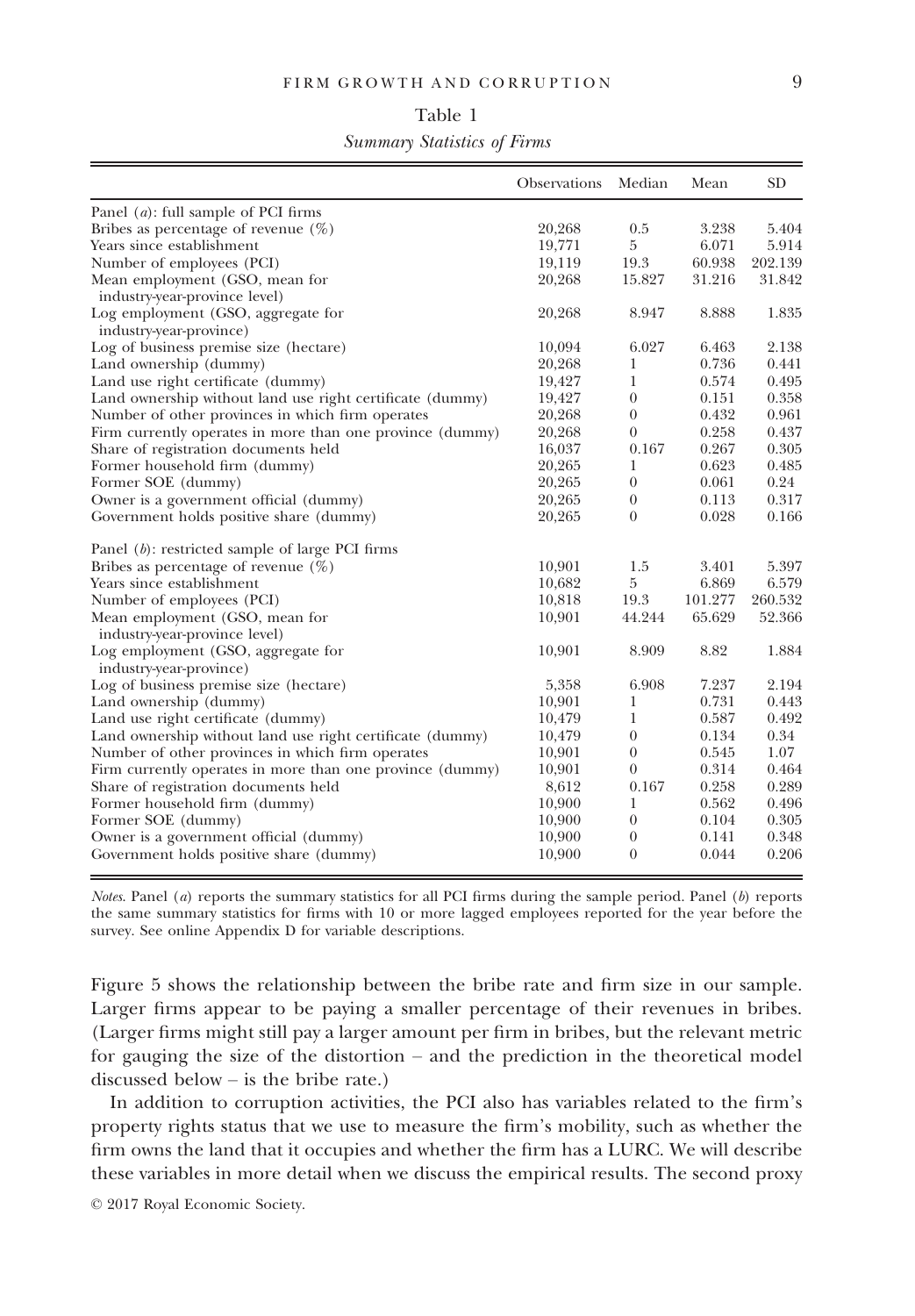

Fig. 4. Histogram of Bribe Rate

Notes. This Figure plots the histogram of the bribe rate paid by PCI firms in our final analysis sample (i.e. firms with at least 10 lagged employees and merged with GSO – see subsection 2.2 for details of the sample construction). Colour figure can be viewed at wileyonlinelibrary.com.

for mobility we have in the data is whether the firm operates in multiple provinces. While the majority of firms are wholly located in one province, multi-province firms are reasonably common, with 31.4% having operations in provinces besides their main location.

Table 1 also summarises several control variables we use, including the proportion of registration documents the firm has (a proxy for a firm's general propensity to complete formal paperwork), whether the firm was formerly a household firm, whether it is a former state-owned enterprise (SOE), whether the owner is a government official, and whether the government has an ownership stake in the firm.

Our empirical strategy uses aggregate shocks to a firm's industry size in other provinces of Vietnam, or in China, to predict firm growth in a given province and industry. In the final merged data set, we have 18 distinct industry categories (see online Appendix Table A2 for a description of the industries). The main GSO variable we use in the analysis is the log of aggregate employment in the industry-province-year, which is also summarised in Table 1.

To construct our China-based instruments, we use the China Labor Statistical Yearbook to calculate industry-year specific total employment in China. The Yearbooks report the number of employed persons by industry, including employment in SOEs, collectives, foreign joint ventures, and private firms/individual workers in urban areas. Note that industry-level employment data is not available for rural areas during this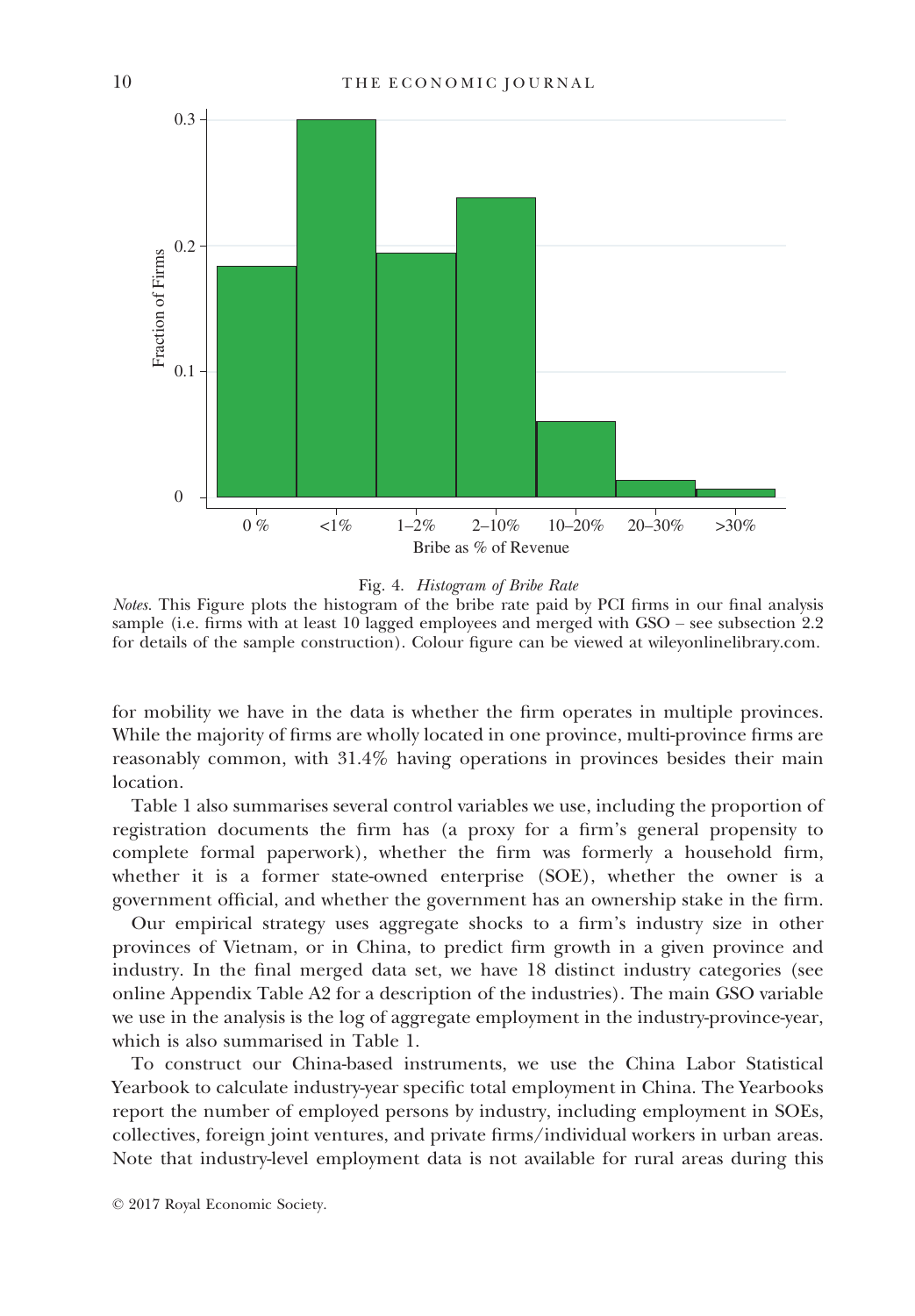

Fig. 5. Cross-sectional Relationship between Bribe Rate and Firm Employment Notes. This Figure plots the mean bribe rate as a percentage of revenue for each employment size category as well as the 95% confidence interval. The sample contains PCI firms in our final analysis sample (i.e. firms with at least 10 lagged employees and merged with GSO – see subsction 2.2 for details of the sample construction). Colour figure can be viewed at wileyonlinelibrary.com.

period. Industry codes are based on the Chinese GuoBiao (national code) system, and are broadly consistent with the broad alphabetical code in ISIC Revision 4.

### 2. Empirical strategy

The hypothesis we aim to test is that firm growth has a negative effect on bribes, or more specifically, bribes as a percentage of the firm's revenues (Bribes). Suppose we had a measure of firm productivity  $A_{init}$  for firm i in industry j in a particular province, *, and time,*  $*t*$ *. One could in principle test the hypothesis via OLS as follows:* 

$$
Bribes_{ipjt} = \alpha + \beta A_{ipjt} + \epsilon_{ipjt}.
$$
\n(1)

The dependent variable is the amount that firm  $i$  paid in bribes as a percentage of its revenue in year t. The prediction is that  $\beta$  in (1) is negative, so that on average productivity growth reduces bribes.

There are two issues with estimating (1) directly. The first is a data problem: we do not directly observe TFP or output prices in the data, so, empirically, we use total employment in the province-industry-time cell  $(Embloy_{pit})$  as a proxy.<sup>7</sup> Under the assumption that factor prices are constant, changes in employment reflect changes in

 $7$  The reason we cannot calculate TFP directly is that we do not have reliable measures of revenue, capital stock and wages in our data.

<sup>©</sup> 2017 Royal Economic Society.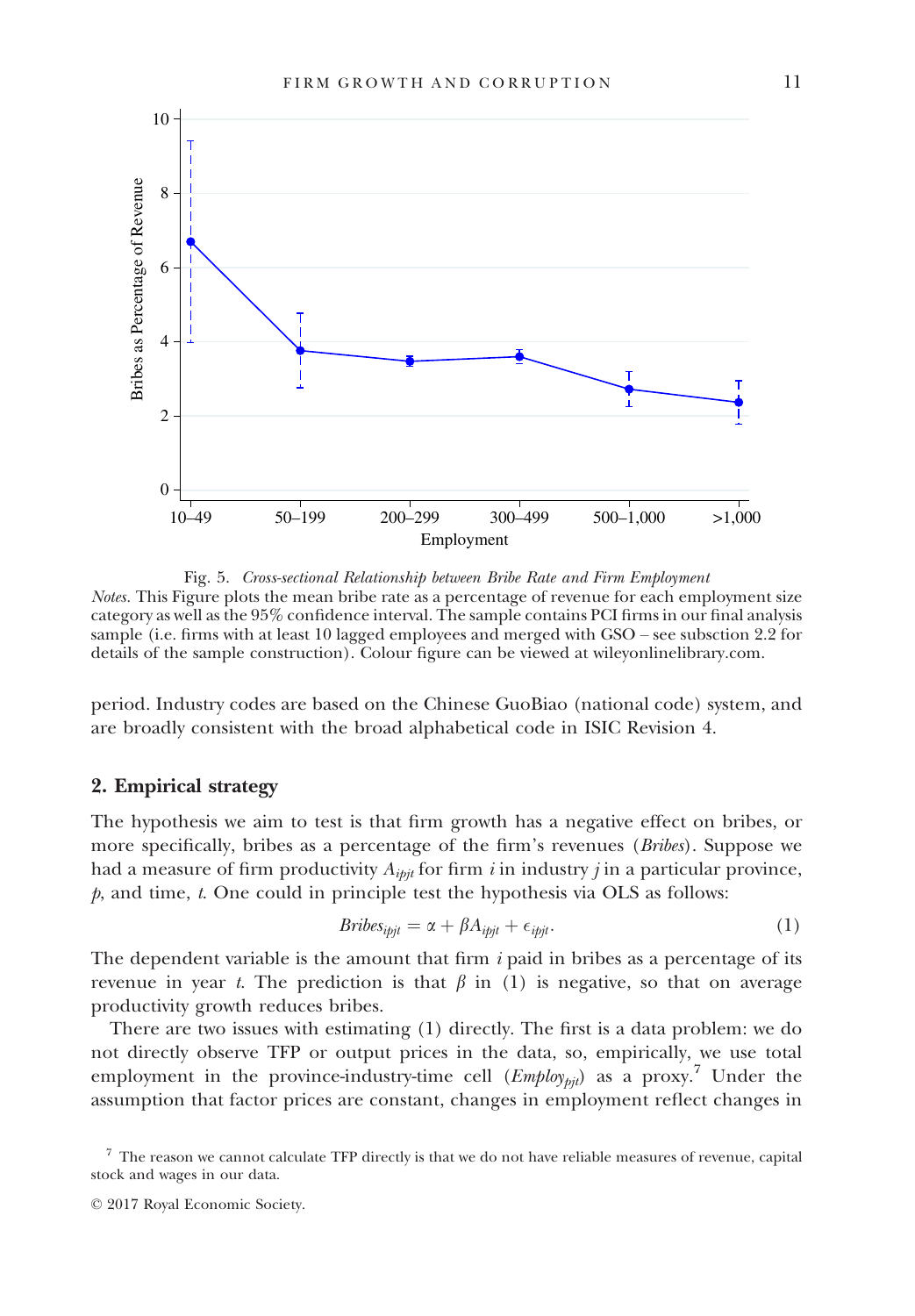A (this is true, for example, in the model we present in online Appendix C), so to the extent we can find a measure of employment that is exogenous with respect to the bribe rate  $b$ , we can replace  $A$  with  $Emblov$  and test the same predictions. The exogenous variation in *Employ* available in our setting is at the industry-province-year level, rather than the firm level.

Our independent variable is aggregate employment growth in a given industryprovince-year cell, rather than firm size. Whether aggregate growth is driven by growth in firm size is an empirical matter; changes in  $Emblov_{bit}$  could be driven by entry, or by growth in existing firms, or some combination. For our IV strategy using Chinese data (described below), only aggregate employment data are available, so we are not able to calculate average firm size. However, we can decompose aggregate growth with the Vietnam firm-level data, and we find that there is correlated growth along both margins: predicted total employment is highly correlated with both average firm size in the GSO data and the number of firms. Specifically, if we regress log mean employment and log total number of firms in province-industry-year group on employment in the rest of Vietnam  $log(Embloy_{p-jt})$ , controlling for province-industry and year fixed effects (which is the setup for our first IV strategy described below), the coefficients are 0.341 and 0.301 respectively; both are significant at the 1% level. Mathematically, the sum of the two coefficients is equal to the coefficient when regressing the endogenous variable, log total employment in the province-industryyear group, on  $\log(Emblop_{p^-jt})$ . Hence, the ratio of each of the two coefficients to their sum tells us how much a shock to  $log(Embloy_{p^-jt})$  affects the intensive versus extensive margin. In our setting, about 53% of employment growth  $(= 0.341/0.642)$  is on the intensive margin. An important point to keep in mind is that, while our theoretical predictions and interpretation of the empirical results focus on the intensive margin, i.e. firm growth, our empirical results are not able to distinguish between these two margins.

Once we have Employ as a proxy for industry-level productivity growth, a second issue remains which is that employment levels are potentially endogenous to the bribe level b. Thus, we estimate (1) via two IV strategies, as described below.

### 2.1. Rest-of-Vietnam IV

The first instrumental variable strategy we use is employment in the firm's industry in Vietnamese provinces other than its own, controlling for common national year fixed effects and province-by-industry fixed effects. The IV strategy is predicated on industryspecific employment (or TFP) shocks in an industry being similar across provinces (i.e. on there being a strong first stage). For example, for an industry that supplies to the world market, an increase in output prices would correspond to an increase in  $A_{ijt}$ .

A key identification assumption is that industry-specific bribe-setting is determined independently by each province. In particular, we are ruling out a large-scale national crackdown on corruption specific to an industry in a given year, which would violate this assumption (note that a national crackdown across all industries would be absorbed by year effects and would not be a problem for our identification strategy; likewise, different average levels of corruption in different regions or industries would be absorbed in region-by-industry fixed effects and would not be a problem). The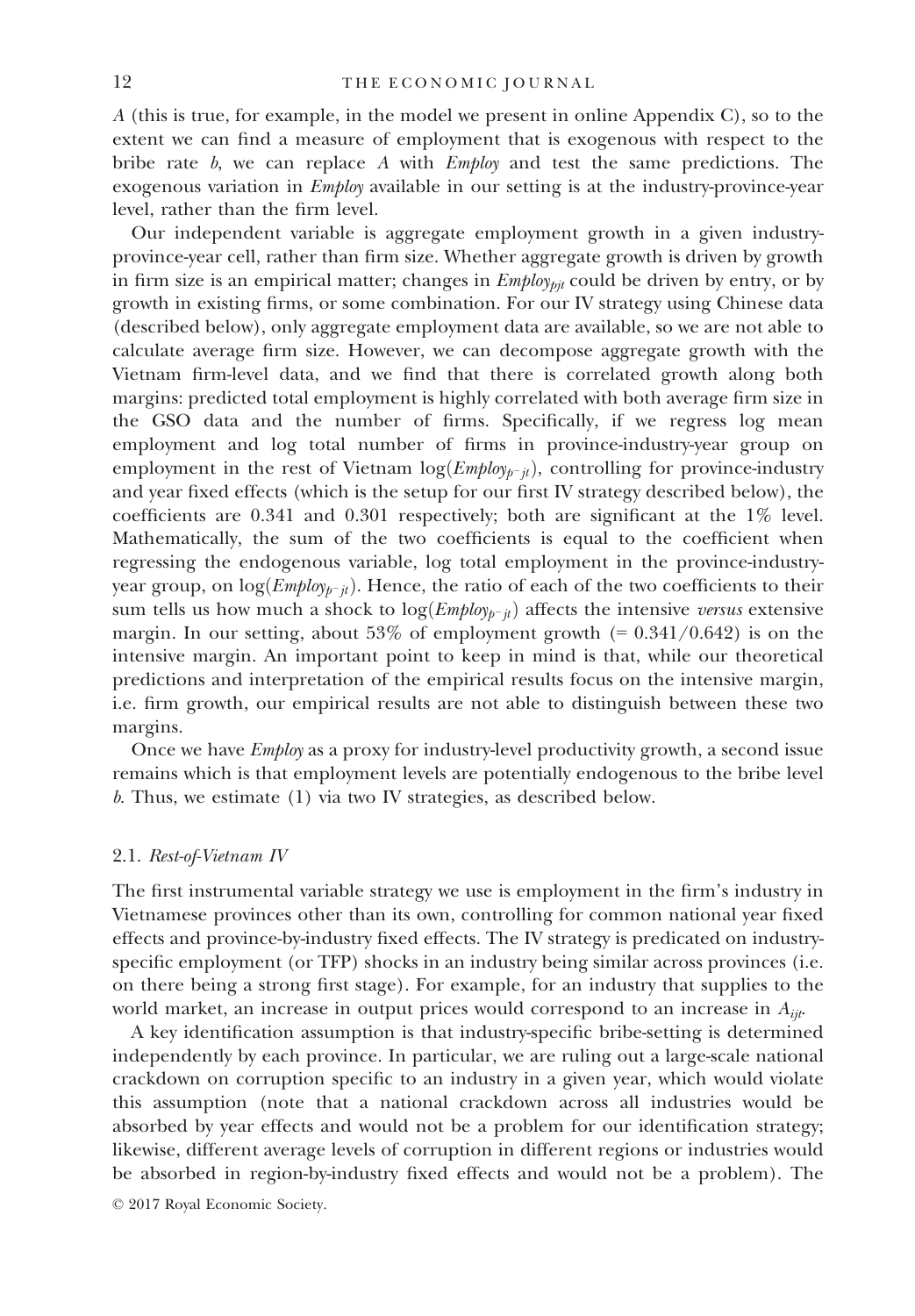assumption matches the institutional context of corruption in Vietnam as discussed in subsection 2.1 in which corruption is largely a provincial matter.

Our first-stage specification using the leave-one-out Vietnam IV is as follows:

$$
\log(Embloy_{pi}) = \alpha + \beta \log(Embloy_{p^{-}jt}) + v_{pj} + \mu_t + \epsilon_{pjt}.
$$
 (2)

The outcome variable,  $log(Emblov_{bit})$ , is log total employment for industry *j* in year *t* in province p. The variable  $log(Emblop_{p^-jt})$  is log total employment for firms in industry j and year t in all provinces other than  $\phi$ . We control for province-industry  $(\phi\eta)$  and year  $(t)$  fixed effects, so the specification is capturing differential changes in employment across industries over time, netting out common national time trends and different average levels by province-industry cell.

The corresponding second-stage equation is as follows:

$$
Bribes_{ipjt} = \alpha' + \beta' \log(\widehat{Emb} \,_{pjt}) + v'_{pj} + \mu'_t + \epsilon'_{ipjt}.
$$
\n<sup>(3)</sup>

The IV varies at the industry-province-year level but we implement two-way clustering at the province and industry-year level to correct for possibly correlated errors across time and industry and because most of the variation in the IV (and all of the variation in the case of our China IV) is at the industry-year level.

### 2.2. China IV

One concern with the rest-of-Vietnam IV is that it could be correlated with common industry-year-specific shocks that affect both firm growth and bribe payments, such as a time-specific national regulatory change or a national industry-specific crackdown on corruption. These could be either for exogenous reasons, or potentially an endogenous response of one province to another (as in the model we present in online Appendix C), in which firms best-respond to one another's bribe policy. Thus, we also implement a second identification strategy using growth rates from outside of Vietnam that is not as subject to these concerns.

For our second IV strategy, instead of instrumenting for Vietnamese employment in a particular industry in a particular province with employment in other provinces of Vietnam, we instrument using employment in China. The idea is that many industries in Vietnam and China are subject to the same global business cycles and price and technology shocks, and hence industry-level growth is correlated across the two countries. But, because China is so much larger than Vietnam, it is unlikely that there would be reverse causation where changes in a particular industry's corruption level in Vietnam would substantially affect employment growth in China.

Specifically, we estimate the following first-stage regression:

$$
\log(Embloy_{\mathit{pjt}}) = \alpha + \beta \log(EmbloyChina_{\mathit{jt}}) + v_{\mathit{pj}} + \mu_t + \epsilon_{\mathit{pjt}},\tag{4}
$$

where we again include province-industry and year fixed effects and cluster at the province and industry-year level.

### 2.3. Multiple IVs

The first-stage equations described above constrain the effect of a shock to  $A$  or  $Emblov$ in the rest of Vietnam to be the same across industries, and, similarly, the effect of a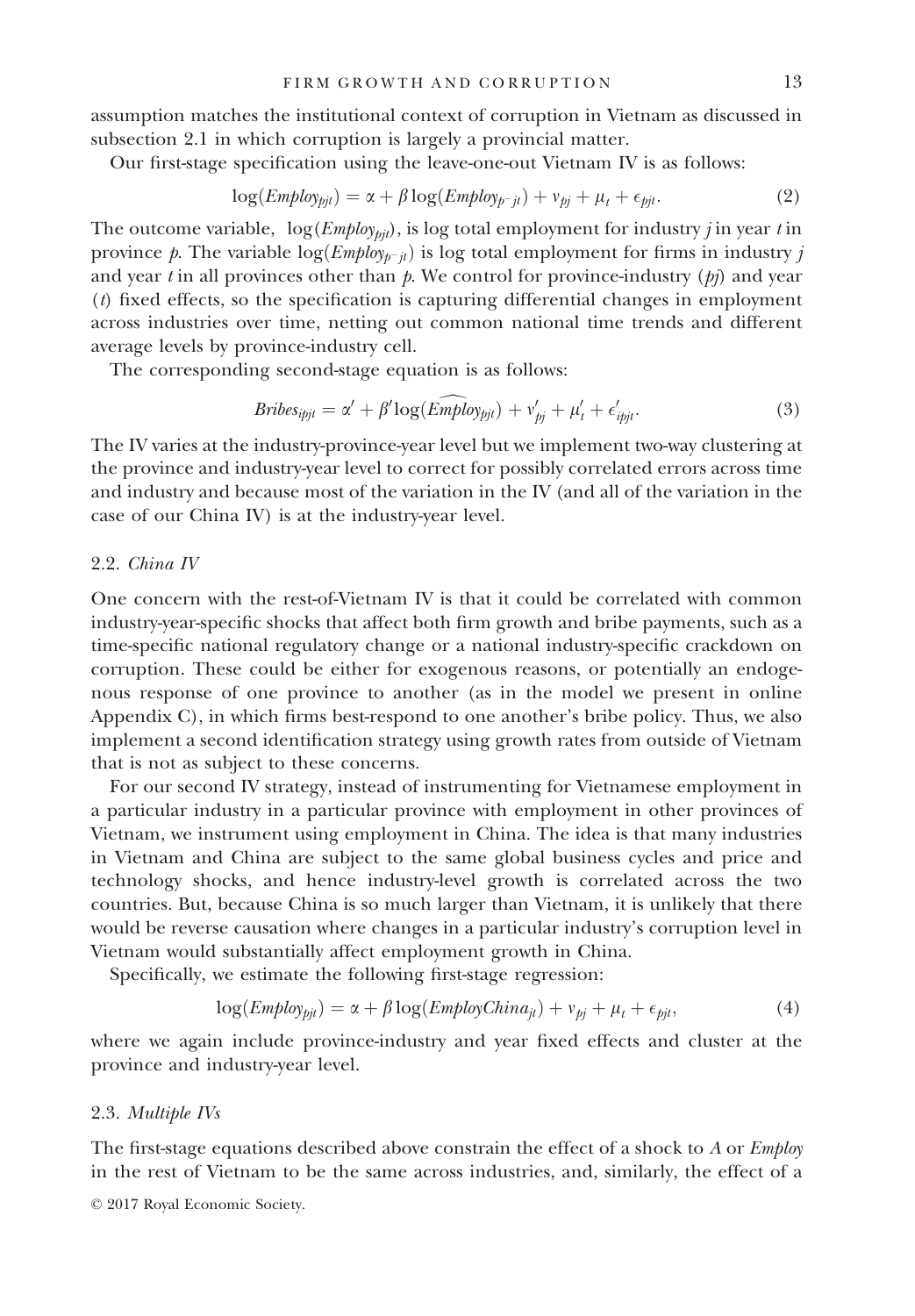shock to an industry in China on Vietnamese firms to be the same across industries. In principle, some industries can have positively correlated growth rates between provinces in Vietnam or between China and Vietnam (say, due to common worldwide demand shocks), and some industries can have negatively correlated growth rates (say, because provinces or the two countries compete for a fixed amount of global business). Thus, we also allow the first-stage coefficients to vary by industry. The first stage allowing for different  $\beta s$  for each industry *j* is as follows for the China case:

$$
\log(Embloy_{\mathit{pjt}}) = \alpha + \beta_j \log(EmbloyChina_{jt}) + v_{\mathit{pj}} + \mu_t + \epsilon_{\mathit{pjt}}.
$$
\n<sup>(5)</sup>

Allowing the first-stage coefficient to vary by industry is equivalent to having one instrument per industry, e.g.  $log(EmblovChina_{ii})$  interacted with an industry dummy. The multiple-IV specification for the rest-of-Vietnam approach is analogous.

In practice, for the rest-of-Vietnam IV strategy, the constraint of a uniform  $\beta$  across industries is reasonable, and the single IV has more precision. For China, the multiple IV first stage fits the data better and yields more precise results.

In the next Section, we present our results on the effect of growth on bribery, using both the rest of Vietnam and China approaches, and using both single and multiple instruments.

## 3. Results

This Section presents evidence that a positive shock to aggregate productivity decreases unofficial payments by firms.

#### 3.1. First-Stage Results

To estimate the first-stage regressions, we use the GSO data and compute total employment for each  $pjt$  (province-industry-year) cell. For the within-Vietnam IV, the instrument also uses the GSO data and is aggregated at the  $p^-{\it jt}$  level. For the China IV, the Chinese Yearbook is used and the data vary at the  $jt$  level. For industries, we classify firms into their alphabetical ISIC code (18 industries in total).<sup>8</sup> Each observation in the first-stage regressions we present is a  $pi$  combination.

We report the first-stage results from estimating (2) and (4) in Table 2. We report standard errors with two-way clustering at the province and industry-year level throughout. As seen in column (1), the first-stage coefficient is positive and significant at the 1% level using the within-Vietnam IV; the F-statistic is 26.9. The coefficient on  $log(Emblop_{p^-jt})$  is 0.642. This means that for a 10% increase in total employment in other provinces for industry  $j$  in year  $t$ , there is a 6.42% increase in one's own province. Theoretically, if the aggregate shock propagates to all regions equally, we should observe a coefficient of 1; the coefficient of 0.642 suggests that much but not all of the temporal variation in productivity in Vietnam is aggregate to an industry.

<sup>&</sup>lt;sup>8</sup> We have an equally strong first stage using the finer two-digit ISIC codes, but the broader alphabetical codes are more robust to differences in classification across the GSO and PCI data sets, and for the Chinese data, the data are aggregated at the coarser level.

<sup>©</sup> 2017 Royal Economic Society.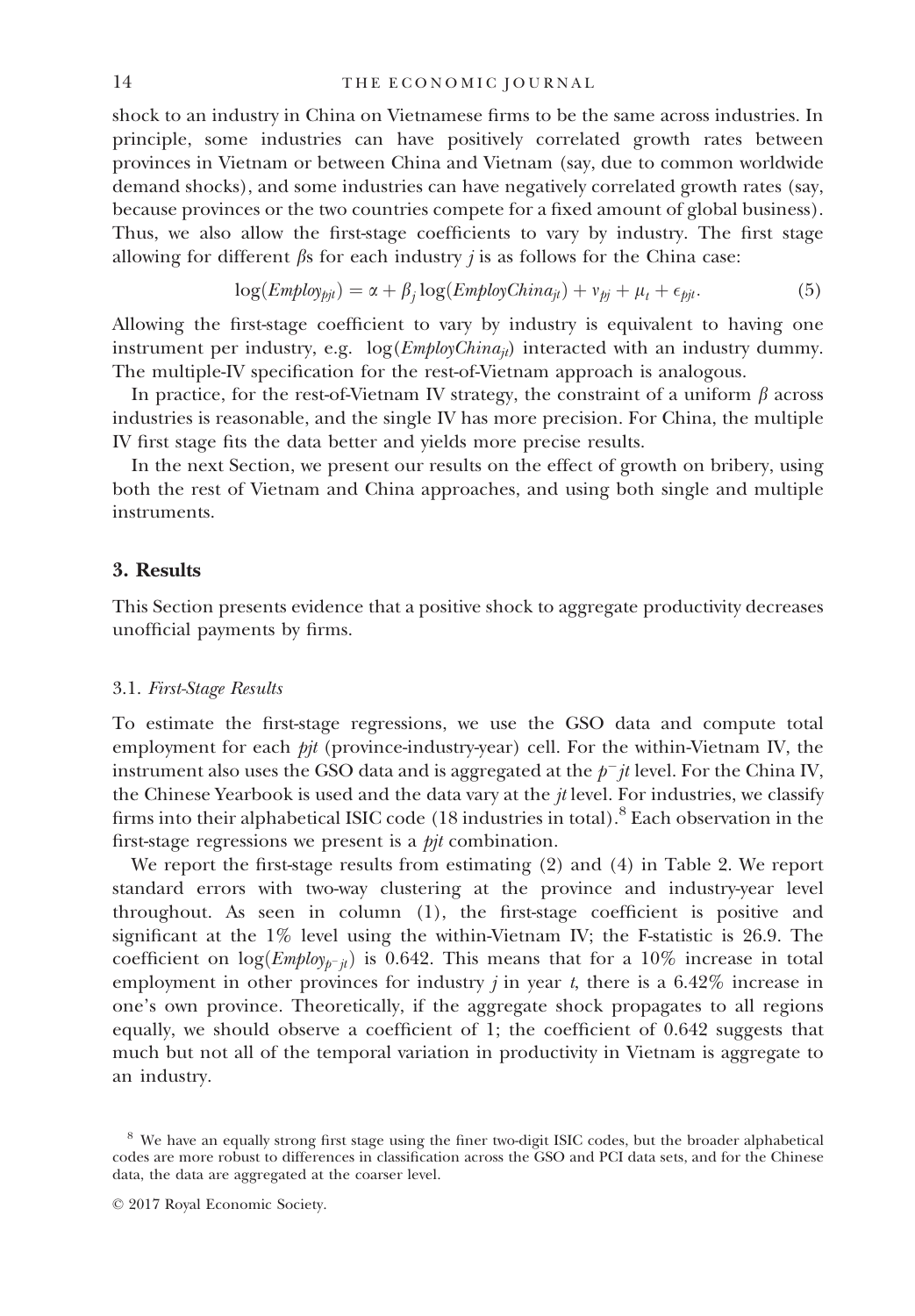|                                                                                         | Dependent variable: log<br>Vietnamese employment in<br>industry-year (in own<br>province) |                      |
|-----------------------------------------------------------------------------------------|-------------------------------------------------------------------------------------------|----------------------|
| Log Vietnamese employment in industry-year (excluding own province)                     | $0.642***$<br>(0.124)                                                                     |                      |
| Log Chinese employment in industry-year                                                 |                                                                                           | $0.622**$<br>(0.315) |
| <b>Observations</b><br><b>F</b> -statistics<br>Province-industry and year fixed effects | 3,367<br>26.94<br>✓                                                                       | 3.367<br>3.886<br>✓  |

# Table 2 First-stage Results

Notes. Each observation is a province-industry-year. The dependent variable is log Vietnamese employment in industry-year in own province. The independent variable is log Vietnamese employment of the same industry-year in all provinces other than own, and log Chinese employment of the same industry-year. Both variables are calculated using the GSO Enterprise Survey data. Industry refers to an ISIC alphabetical industry code. The regression controls for province-industry and year fixed effects. Standard errors are twoway clustered at the province and industry-year level. \*\*\* implies significance at 0.01 level, \*\* 0.5, \* 0.1.

Column (2) shows the first stage for the China IV. The first-stage coefficient is remarkably similar at 0.622. The coefficient is significant at the 5% level, but the standard error is substantially larger than for the Vietnam IV, which is not surprising because provinces in Vietnam might be more likely to supply the same markets and thus respond to the same demand shocks; merging between data sets is more prone to error with the China approach because the Chinese industry codes differ slightly from the Vietnamese ones, and the composition of firms in the Chinese data is somewhat different (e.g. it comprises only urban firms). The F-statistic is 3.89. Because of this low F-statistic (for an instrument), we focus more on the multiple-IV variant when using the China IV strategy, because it has a stronger first stage.

The multiple-IV first stages for both Vietnam and China are reported in online Appendix Table A3.<sup>9</sup> The F-statistics for the set of instruments are 7.99 using Vietnam and 8.37 using China. For Vietnam, the single IV gives a stronger first stage, while with China, the multiple-IV approach gives a stronger first stage. We report the results for all four permutations, which yield similar second-stage results, but in the discussion, we focus mostly on the single-IV Vietnam results and multiple-IV China results.

### 3.2. Effect of Employment Growth on Bribes

The IV results are shown in Table 3. The top panel presents the within-Vietnam instrument and the bottom panel, the China instrument. All specifications control for

<sup>&</sup>lt;sup>9</sup> The positive first-stage coefficients for transportation and storage, information and communication, financial and insurance activities, real estate, professional and scientific activities, education, health and administration could reflect global business cycles, common interest rate shocks, and synchronicity in public service provision.

The negative first-stage coefficient for mining and quarrying is surprising but could result from interregional competition for global demand, which outweighs the effect of common global market shocks.

<sup>©</sup> 2017 Royal Economic Society.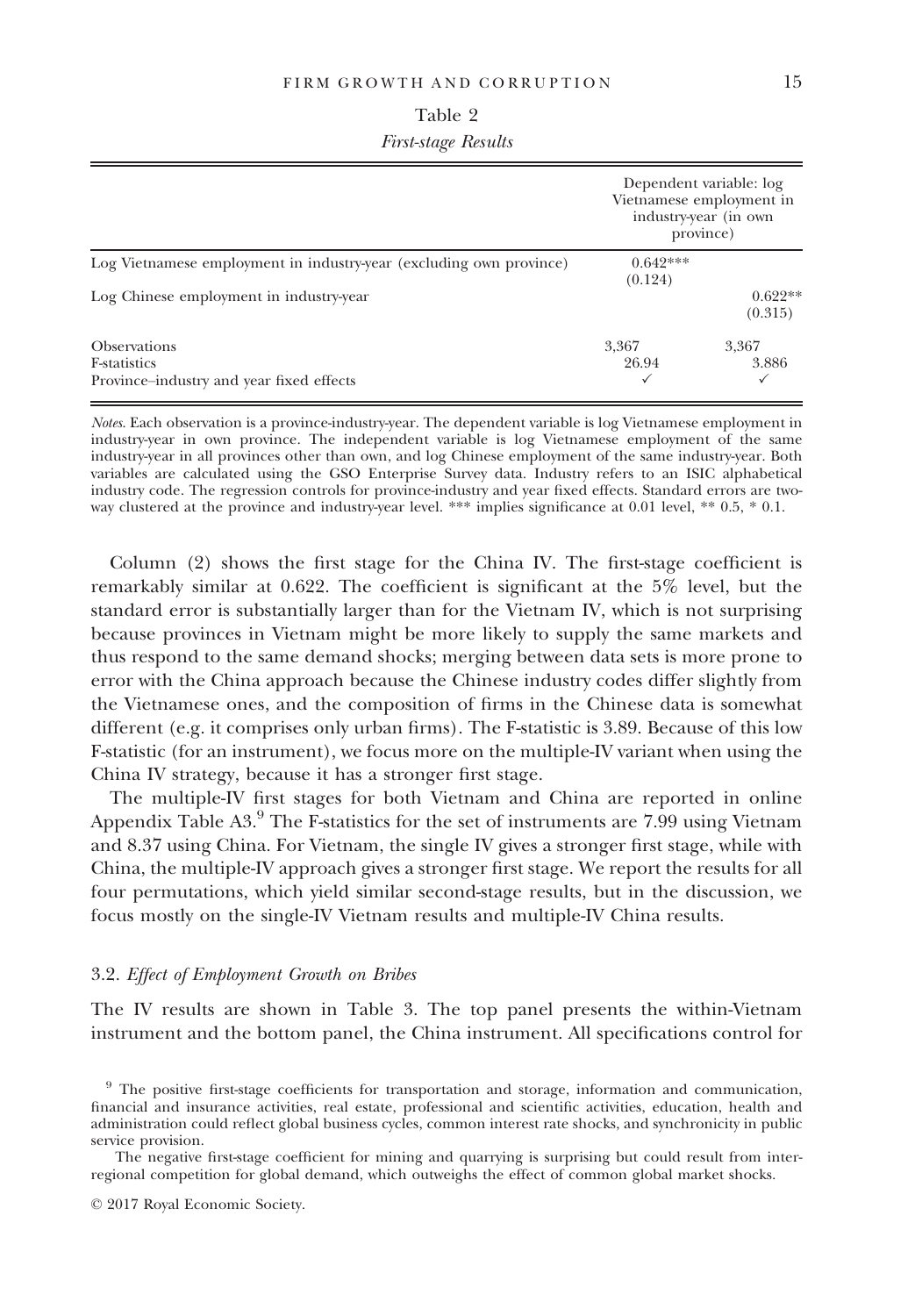| Table 3                                  |
|------------------------------------------|
| Effect of Economic Performance on Bribes |

| Dependent variable: firm's bribe payment as percentage of revenue |                  |                    |                |                              |
|-------------------------------------------------------------------|------------------|--------------------|----------------|------------------------------|
|                                                                   | Single IV<br>(1) | Multiple IV<br>(2) | RF: OLS<br>(3) | RF: Ordered<br>probit<br>(4) |
| Panel $(a)$ : rest-of-Vietnam IV                                  |                  |                    |                |                              |
| Log Vietnamese employment in industry-year                        | $-1.704**$       | $-1.366*$          |                |                              |
| (in own province)                                                 | (0.677)          | (0.715)            |                |                              |
| Log Vietnamese employment in industry-year                        |                  |                    | $-1.203**$     | $-0.151**$                   |
| (excluding own province)                                          |                  |                    | (0.494)        | (0.0676)                     |
| Panel $(b)$ : China IV                                            |                  |                    |                |                              |
| Log Vietnamese employment in industry-year                        | $-1.509$         | $-1.149**$         |                |                              |
| (in own province)                                                 | (0.965)          | (0.575)            |                |                              |
| Log Chinese employment in industry-year                           |                  |                    | $-1.310$       | $-0.209$                     |
|                                                                   |                  |                    | (0.926)        | (0.165)                      |
| Province-industry and year fixed effects                          | $\checkmark$     | $\checkmark$       | ✓              | ✓                            |

Notes. The dependent variable is the firm's bribe payment as percentage of revenue. This variable is categorical in the data and we recode each category with the corresponding cell mean (see online Appendix D for details). The Table shows the results for firms with 10 or more lagged employees reported for the year before the survey. (The results for the full sample is shown in online Appendix Table A4.) Industries refer to ISIC alphabetical industry codes. All regressions control for province-industry and year fixed effects. Standard errors are two-way clustered at the province and industry-year level. \*\*\* implies significance at 0.01 level,  $** 0.5, * 0.1.$ 

province-industry and year fixed effects, and standard errors are clustered at the province and industry-year levels.

Starting with the top panel, column (1) uses the single instrument and has a  $\alpha$  coefficient of  $-1.704$ , which is significant at the  $5\%$  level. Growth in firm employment leads to a drop in the rate of bribe extraction from firms. The coefficient magnitude suggests that a 10% increase in a firm's employment level leads to a 0.18 percentage point decline in the bribe rate. Column (2) uses multiple IVs (one per industry) and finds a similar result.

Panel (a), columns (3) and (4) report the reduced form results. Our outcome variable, which measures the degree of corruption firms face, is the unofficial payments as a percentage of revenue. As discussed above, it is a categorical variable, which we linearise by using the middle of each category. We estimate two versions of the reduced form estimate, one using the linearised variable and one using an ordered probit specification that allows the regression to determine the precise cardinalisation of each of the categories. The results in column (3) show that the coefficient for  $\log (Embloy_{p^-jt})$  is  $-1.203$ , and significant at the  $5\%$  level. Column (4) reports the results from an ordered probit specification. The coefficient is again negative and significant at the 5% level. The ordered probit results suggest that the negative relationship shown is not merely driven by the linear functional form.

To interpret magnitudes, note that column (1) implies that a doubling of total employment in the industry is associated with a 1.2 percentage point reduction in informal payments, or about 35% of the mean level. Translated into an elasticity, this suggests an elasticity of the informal payment rate (i.e. the share of revenues devoted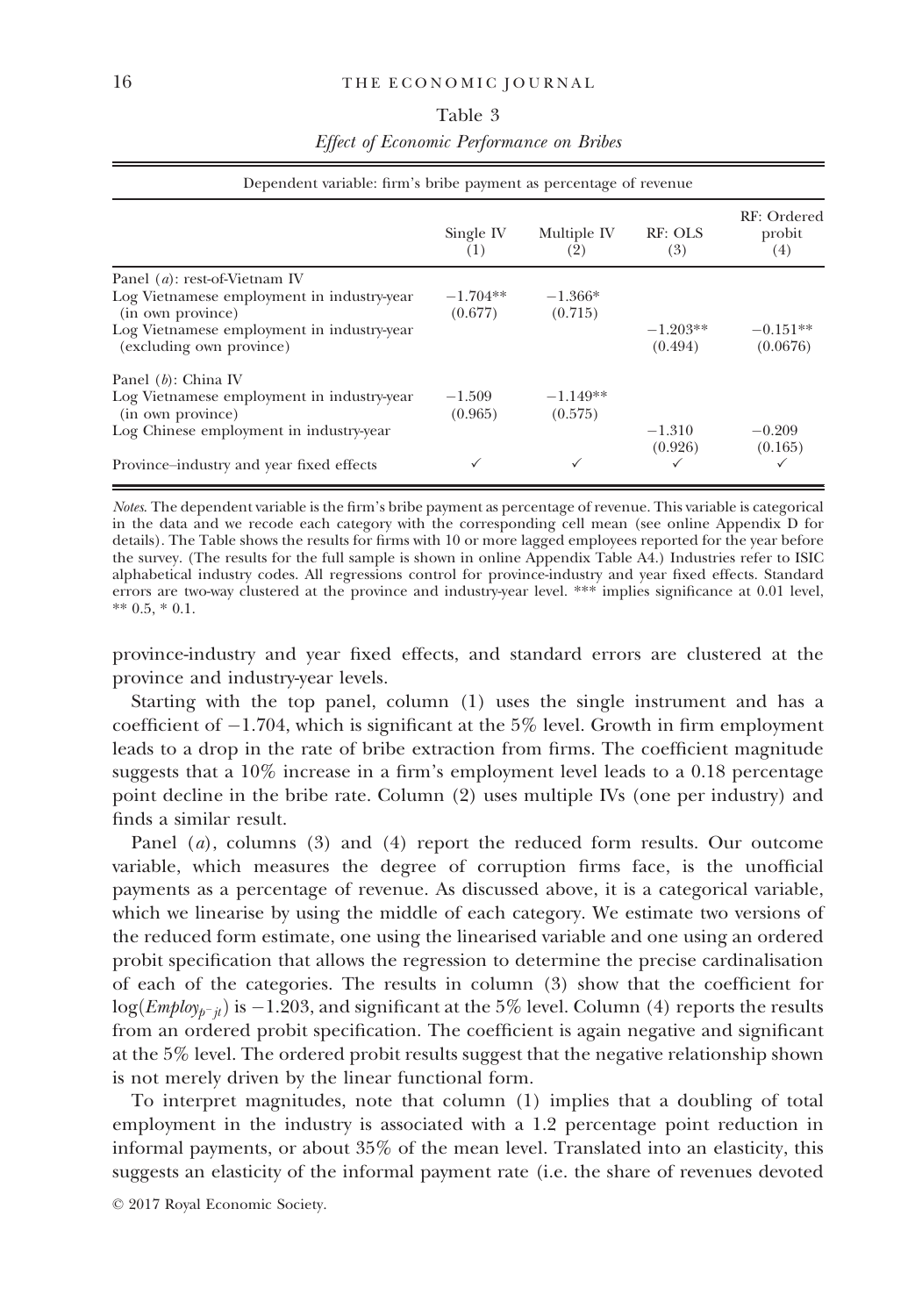to informal payments) with respect to predicted firm size of about -0.5. Since this elasticity is substantially less than 1 in absolute value, it implies that while the share of firm revenues paid in bribes declines as A increases, total unofficial payments, which is the bribe rate multiplied by revenues, increase. While the bribe rate is the key parameter that determines aggregate distortions due to corruption, it is worth noting that given this elasticity, the amount of corruption in absolute dollar terms actually increases even though the rate does not.

The fact the estimates imply that bribes as a percentage of revenue fall, but that the total magnitude of bribes rises, suggests that bribes are indeed responding to changes in firm size – we can reject both the null that bribes are constant in levels (i.e. each firm pays a fixed bribe regardless of size), and also the null that bribes as a percentage of revenue are constant or reported to be constant (i.e. bribes as a share of revenue is falling). The fact that bribes as a share of revenue falls, but the absolute level of bribes rises, is consistent with the theoretical model presented in online Appendix C and discussed briefly in Section 4.

The results in panel  $(b)$  using the China instrument are similar to the those in panel (a), though as discussed above, the single-instrument version of the Chinese IV version is less precisely estimated. The single-IV estimate, reported in column  $(1)$ , is  $-1.509$ , similar in magnitude to the within-Vietnam analogue, though the coefficient is not statistically significant. Column  $(2)$  of panel  $(b)$  uses multiple IVs, and the coefficient is -1.149 and significant at the 5% level. Both the point estimate and precision are remarkably similar across the Vietnam and China specifications.

The point estimate for China of  $-1.149$  in column (2) implies that a  $10\%$  increase in employment leads to a -0.115 percentage point decline in bribe rate, or a doubling of employment leads to a 0.8 percentage point decrease in the bribe rate, which is 23.5% of the mean level. The implied elasticity of the informal payment rate with respect to predicted firm size is  $-0.34$ , similar though slightly smaller than the elasticity of  $-0.5$ we estimate using the single within-Vietnam IV. The reduced form OLS and ordered probit results reported in columns (3) and (4) are negative but insignificant.

To recap, across our different IV specifications – using industry employment elsewhere in Vietnam, or alternatively industry employment in China as predictors of firm size – we find that growth has a negative effect on the degree of government officials' bribe extraction from firms.

### 4. Inter-jurisdictional Competition as a Mechanism

One mechanism that could generate the finding in the previous Section is competition among jurisdictions to retain or attract firms. Consider a model in which governments choose how much to extract from firms to maximise their bribe revenue. We develop and solve such a model, and it generates the prediction that bribes as a fraction of revenues decrease with firm growth under reasonable assumptions. This model is not the only explanation for the empirical fact presented in the previous section, but is one possible explanation. Moreover, the model has other testable predictions which we will investigate empirically in the next Section.

The full model is available in online Appendix C, but here we describe the intuition and results in a bit more detail. The government in each province sets a bribe rate,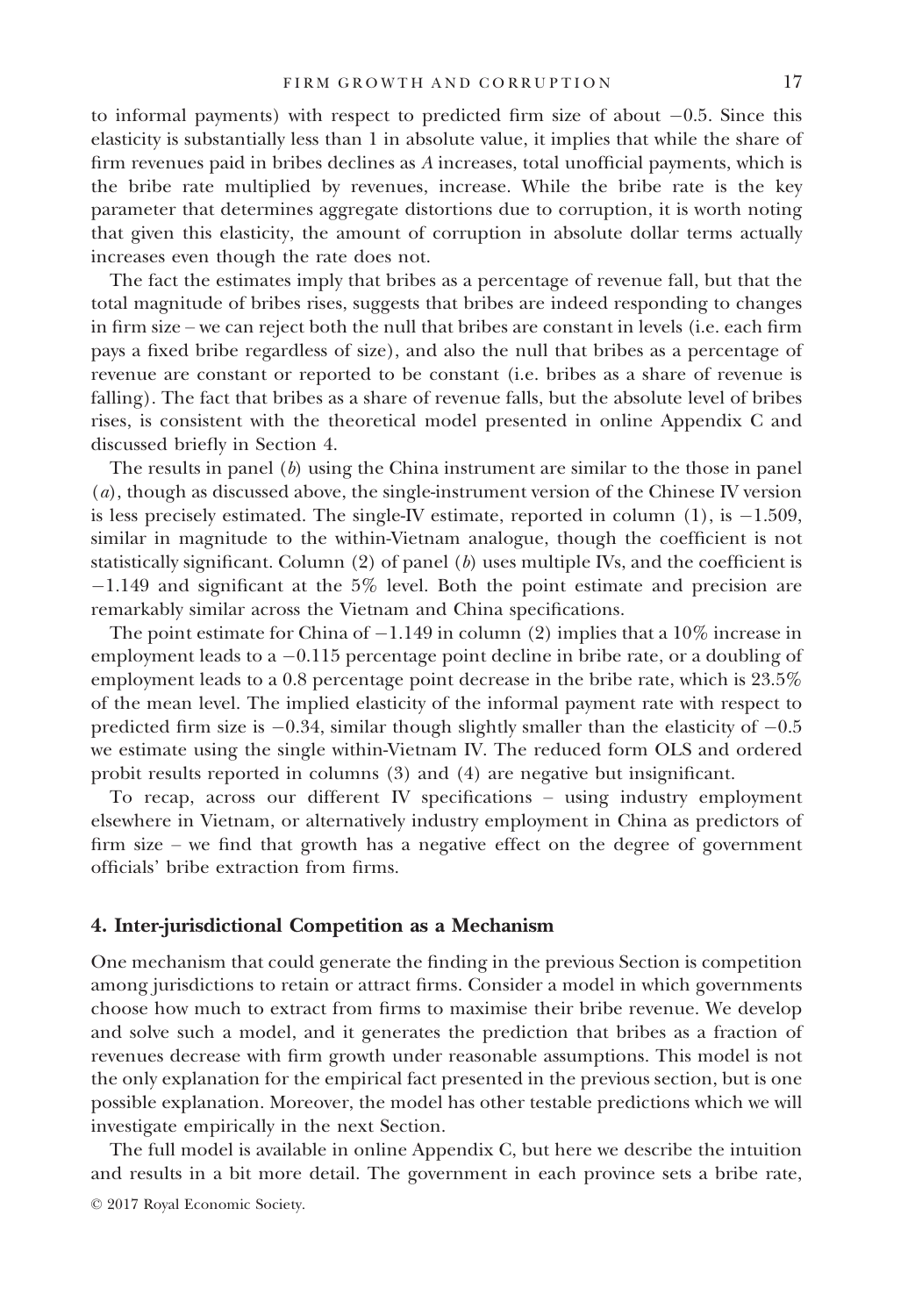which is the percentage of a firm's revenues that it must pay in bribes. Next, firms in each province choose whether to stay in the province or relocate to the other province. Finally, firms choose their factors of production, they produce, and the government collects bribes.

The firm will choose to stay in its current province if and only if profits there are greater than its profits in a new province, less moving costs. One can consider shocks to productivity that generate firm growth. With a positive shock to firm productivity and hence firm size, if moving costs scale up less than one-for-one with firm size, then firm growth will lead to a decrease in the equilibrium bribe rate (Prediction 1). When a firm grows, a given bribe rate imposes a larger cost on the firm, making it more prone to leave for a lower-corruption locale. This force drives down the equilibrium bribe rate due to inter-regional competition. However, at the same time, the cost of moving rises as firms expand in size to take advantage of the higher productivity. This instead drives up the equilibrium bribe rate. If moving costs do not scale up too steeply, then the first effect dominates and growth decreases the bribe rate.

In practice, there are likely to be some fixed costs of moving, so it seems reasonable that total moving costs are indeed concave in firm size. Prediction 1 then matches the key result of the article shown in the previous Section.

It is worth noting that another prediction is that the total amount of bribes extracted from the firm will increase with a positive productivity shock. To see this, note that the firm's moving decision is a tradeoff between its total moving costs and its total bribes. When a firm grows, the firm's moving costs increase, and thus the government can retain the same firms even with a higher total bribe extraction. This prediction also holds in the data, as discussed in the previous Section.

Next, we consider how the effect of a productivity shock on bribes varies across firms with different observable-to-the-bureaucrat moving costs. We will focus on the firm's property right status or multi-province operations as determinants of its moving costs in the empirical analysis in the next section. The model prediction is that the bribe rate falls more after a positive shock to productivity for firms with low observable moving costs (Prediction 2). The intuition is that the fraction of such firms who are on the margin of moving is larger, so a given change in bribes will induce a larger number of them to leave.

Before turning to the empirical test of Prediction 2, it is worth noting the analogy between bribes and taxes. For firms, a bribe is an additional payment to government, analogous to a tax. Our model is therefore similar to models of inter-regional tax competition. The key distinction of our results compared to the previous literature is that we focus not just on the equilibrium level of taxes/bribes, but also examine how the level of bribes changes with productivity shocks. It is this comparative static that generates predictions about how growth affects the amount of corruption in the economy. Our result on how the relationship between productivity shocks and the equilibrium bribe rate varies based on the firm's ease of relocating to another jurisdiction is also novel in the literature, to the best of our knowledge.

Also worth noting is that to the extent that taxes follow similar patterns to bribes, another implication of the model is that taxes on firms should also be lower in rich countries than in poor countries. There is suggestive evidence along these lines: Gordon and Li (2009) show that for poor countries (with *per capita* GDP below \$745),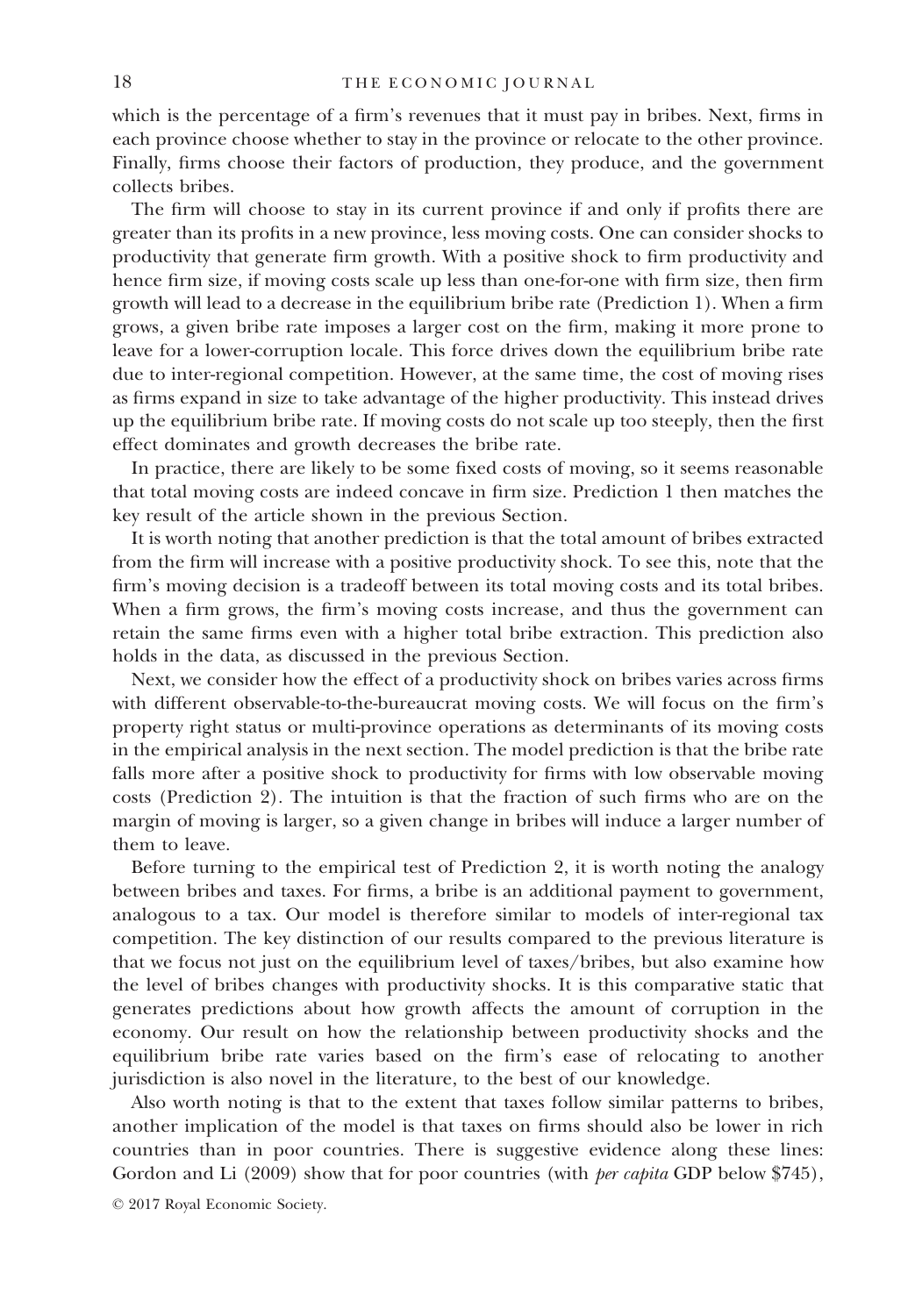corporate income taxes represent 7.5% of GDP, whereas for rich countries (with per capita GDP above \$9,200), corporate income taxes represent only 4.5% of GDP, although they suggest a different explanation than the one proposed here.

Finally, we discuss the exclusion restriction of our two instrumental variable strategies in light of the model. Results 1 and 2 consider the effect of a common shock to all jurisdictions (provinces). To the extent that the rest-of-Vietnam employment (summed across all other regions) reflects the common component, it is a valid instrument for testing the effect of an aggregate shock (i.e. the two predictions of the model). However, the rest-of-Vietnam instrument could also reflect shocks idiosyncratic to all other provinces, but not a province itself. One could imagine that shocks to other provinces can affect the bribe setting in a province (if that information is public), with officials reacting to the changed desirability of other provinces. This is particularly so for shocks to places where firms are likely to move to. Conversely, a shock to bribes in one province could affect employment in other provinces through firm relocation. Either of these channels would be a problem for the excludability of employment in other provinces as an instrument for employment in province  $p$  in (3).

To address this concern, we perform an additional robustness check by constructing the rest-of-Vietnam IV using total employment in the same industry in other regions instead of other provinces. To the extent that firms are more likely to move within their own region, this additional analysis helps to alleviate the concern of the abovementioned bribe setting responses which would violate the exclusion restriction – provincial governments are less likely to respond to idiosyncratic shocks in other regions since incumbent firms are less likely move there; therefore the alternative instrumental variable strategy seeks to capture the effect of aggregate industry-year shocks which affect the equilibrium bribe rate as in our model. The result shown in online Appendix Table  $A\bar{7}$  is qualitatively similar to Table  $3.^{10}$  Moreover, as long as firms are less mobile across national boundaries, which seems highly plausible, the China instrumental variable strategy also helps to address these concerns.

## 5. Heterogeneous Effects by Firms' Moving Costs

We presented evidence in Section 3 that economic growth (specifically, an increase in firm employment) reduces the rate of bribe extraction. The inter-jurisdictional competition idea described in the previous Section generates this prediction, but is not the only explanation for why an increase in employment reduces bribes. For example, it is possible that bureaucrats simply have diminishing marginal utility of income relative to the risk of being caught and going to jail, so that as it becomes easier to extract revenues, they reduce rates. However, a key prediction of inter-jurisdictional competition, as opposed to potential alternative explanations, is that the effect of an

<sup>&</sup>lt;sup>10</sup> We also investigated the extent to which these results would still hold even with mild violations of the exclusion restriction, using the 'plausibly exogenous' methodology of Conley et al. (2012), in which they allow the instrument Z to affect the outcome directly through the equation  $Y = X\beta + Z\gamma + \varepsilon$  for a range of  $\gamma$ values. The results are reported in online Appendix Table A8. We find that the IV estimates of the effect of firm growth on bribes remain negative even if we allow for reasonably sized violations of the exclusion restriction (i.e. up to  $\gamma$  as large as  $\beta$ .)

<sup>©</sup> 2017 Royal Economic Society.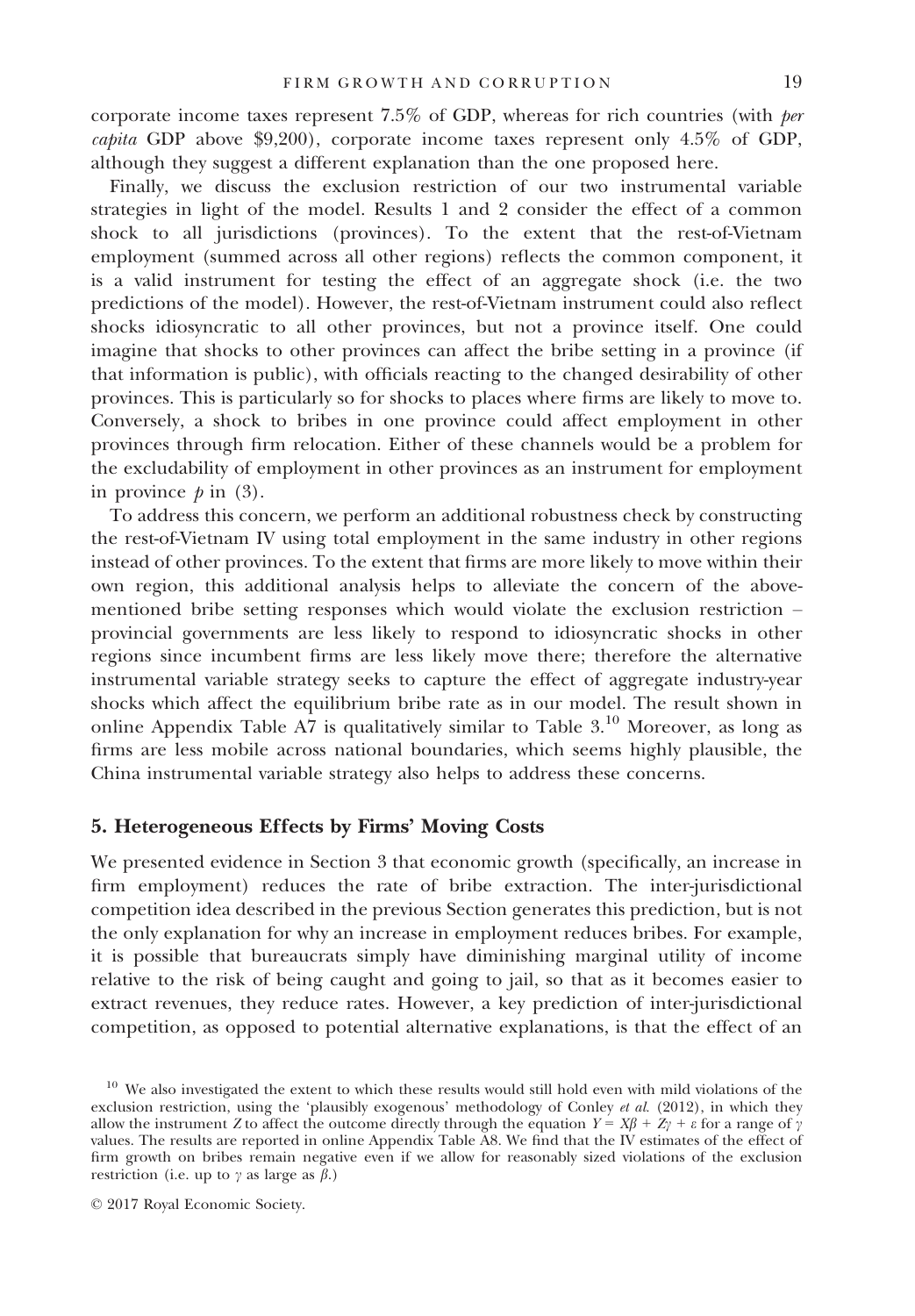increase in firm productivity on the bribe rate should be greater in magnitude when firms are more mobile.<sup>11</sup>

We test that prediction with the following estimating equation:

 $Bribes_{ipjt} = \alpha + \beta A_{ipjt} + \gamma A_{ipjt} \times MovingCost_{ipjt} + \delta MovingCost_{ipjt} + v_{pj} + \mu_t + \epsilon_{ipjt}$ . (6)

The prediction is that  $\gamma$  in (6) is positive, so that the reduction in bribes as firm growth increases is smaller for firms with higher moving costs. Again, we estimate the equation using both of our IV strategies.

As measures of MovingCost, we use two firm characteristics. First, we use variation across firms in their property rights over the land they operate on, and, second, we use variation in whether the firm is based in one province or multiple provinces.

#### 5.1. Property Rights

In Vietnam, firms can have three types of tenure over the land on which they operate: renting, owning the land with official land use rights, and owning the land without official land use rights.<sup>12</sup> Specifically, for firms that have purchased their land, they may or may not have a LURC. Firms, intending to strengthen their property rights, submit the LURC application and related documents, such as map of the area and business plan, to the provincial Land Use Right Registration Office. Conditional on having purchased land, having an LURC makes it easier for the firm to move, because the firm can sell or trade its certificate if it decides to relocate to another province, whereas land without an LURC can easily be expropriated by local authorities (Do and Iyer, 2003; Kim, 2004), making it harder to sell.

It is not obvious ex ante whether firms that rent face higher or lower relocation costs than those that own. For example, renters cannot recoup the value of any improvements they made to the property and may be locked into hard-torenegotiate long-term leases, but they do not face transaction costs from having to sell property. What is clear though is that conditional on owning, transaction costs are lower for those with an LURC. We therefore examine heterogeneity across these different levels of moving costs: firms that rent land versus purchase land, and conditional on having purchased land, firms that have LURCs versus those that do not.

We estimate a model that interacts  $log(Embloy_{bit})$  with these measures of property rights. In general, since we have a repeated cross-section of firms, not a panel, there is a potential endogeneity problem if we use  $\theta$  at the firm level (e.g. firms could adjust their  $\theta$  in response to a shock in A). For the LURC variable, we know the year the firm acquired the certificate, so we can also use lagged values of LURC ownership to address this concern.<sup>13</sup> In addition to interacting these measures of movings costs with  $log(Embloy_{bil})$ , we also show the results controlling for the interaction of  $log(Embloy_{bil})$ 

<sup>&</sup>lt;sup>11</sup> The idea that firms that are less mobile are treated differently by local officials in Vietnam is consistent with Rand and Tarp (2012), who show using different data that firms that appear less mobile pay higher

bribes.<br><sup>12</sup> Note that while we use the term 'own', the more precise term would be 'purchased' since in Vietnam, firms can purchase land, but in a technical sense, the state still owns all of the land.

 $13$  Unfortunately, we do not know the year the firm purchased its land, so we cannot do the analogous exercise for land ownership. In online Appendix Table A9, we show the results using contemporaneous LURC.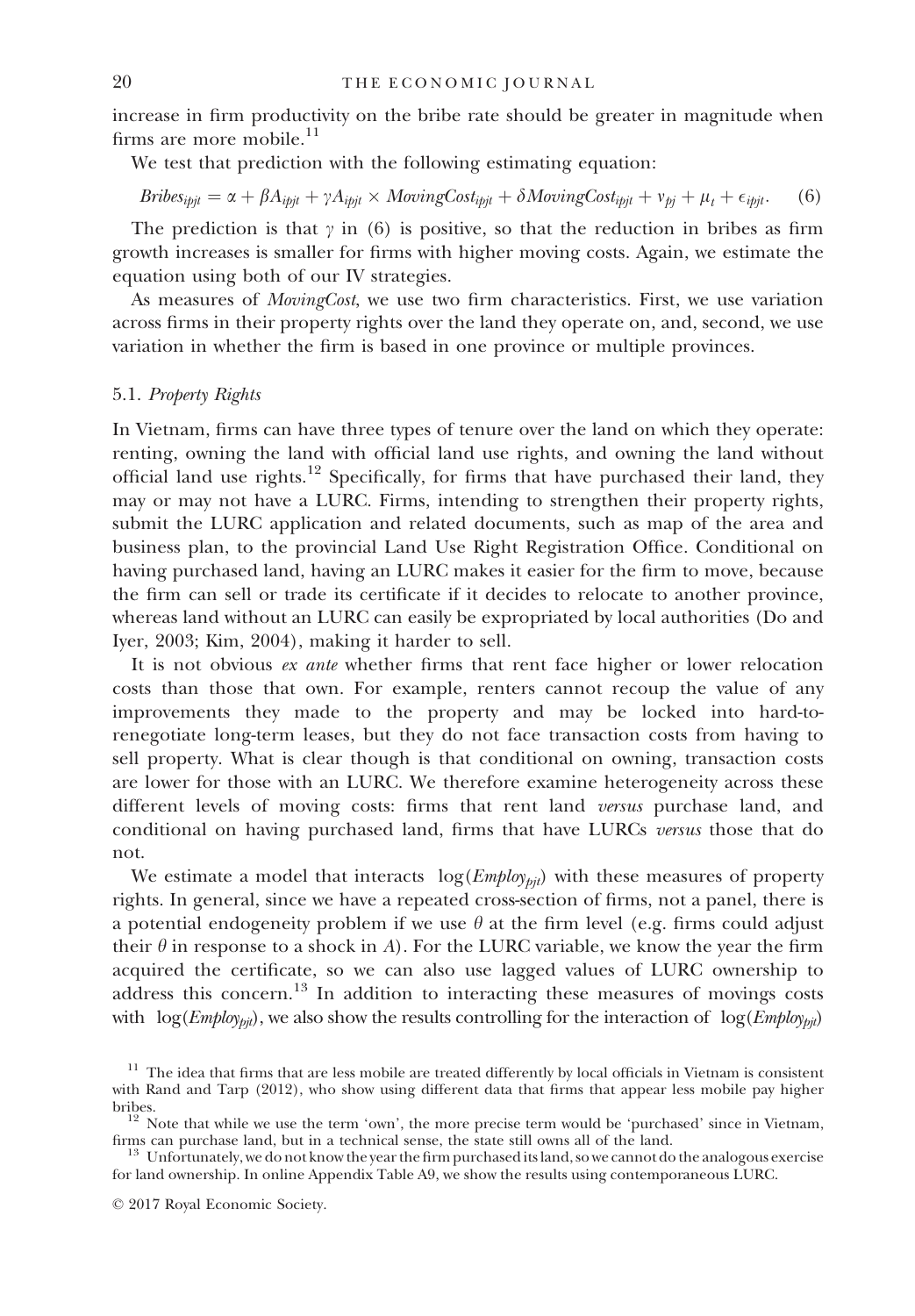with average firm size in the industry to isolate the effects of land ownership status from other general industry characteristics, in case land ownership and LURC status are correlated with firm size. We also examine a host of other controls below, all interacted with  $log(Embov_{bit})$ , to capture the fact that having an LURC is not randomly assigned (e.g. LURC firms may be more willing to pay bribes to obtain permits, are older, etc).

The first two columns of Table 4 use a single IV and compare firms that own land and have an LURC against the omitted category of all other firms, both those that are renting and those that own land without an LURC. In panel  $(a)$ , the coefficient on the interaction with  $log(Embloy_{pjt})$  in column (1) is  $-0.292$  and significant at the  $5\%$  level, suggesting that indeed firms with LURCs have the largest reduction in bribe rates as predicted employment increases.

To interpret the magnitudes, recall that the average effect of increasing employment on reduced corruption from Table  $3$  is  $-1.704$ . The results in column (1) suggest that the impact is about  $17\%$  (= 0.292/1.704) larger in magnitude for firms with an LURC than those without one.

As shown in column (2), the coefficient on the LURC interaction is insensitive to whether we control for industry average firm size interacted with  $\log(\frac{Embloy_{pi}}{14})$ ,<sup>14</sup> suggesting that the land ownership and LURC variables are really picking up something about the firm's property rights rather than industries with larger or smaller firms.

Columns (3) and (4) also include the interaction between the firm owning land and  $log(Embloy_{bit})$ . The coefficient on the interaction of the firm owning land and having an LURC and  $log(Embloy_{pi})$  is now the additional impact of owning an LURC conditional on owning land, i.e. comparing firms that own land and have an LURC with those that own land and do not have an LURC. The LURC interaction term in this specification is the most direct test of the theoretical prediction. The interaction coefficient of  $-0.12$  is negative (column (4)), consistent with the prediction, but quite noisily estimated.<sup>15</sup>

Columns  $(5)-(8)$  repeat columns  $(1)-(4)$ , but using multiple IVs for Vietnam, and the estimates are broadly similar. Panel  $(b)$  then presents the results using the Chinese IV. It is reassuring that the results are similar using different IV strategies and are robust to controlling for firm size. Nonetheless, possessing an LURC is not randomly assigned, and could be correlated with other firm characteristics. Possessing an LURC is indeed correlated with a variety of other firm characteristics (online Appendix Table A11), but, reassuringly, the findings are robust to controlling one-by-one for the interaction of these possible correlates of property rights with  $log(Embloy_{bit})$ , as well as controlling for the interaction of propensity scores for having an LURC and owning land with  $log(Embloy_{bit})$  (online Appendix Tables A12 and A13).

<sup>&</sup>lt;sup>14</sup> The industry average firm size is computed as the average employment (with the categorical variable recoded using the GSO data to calculate the within-category mean, as detailed in online Appendix D) among

 $^{15}$  We have also estimated ordered probit reduced form specifications with broadly similar results; see online Appendix Table A10.

<sup>©</sup> 2017 Royal Economic Society.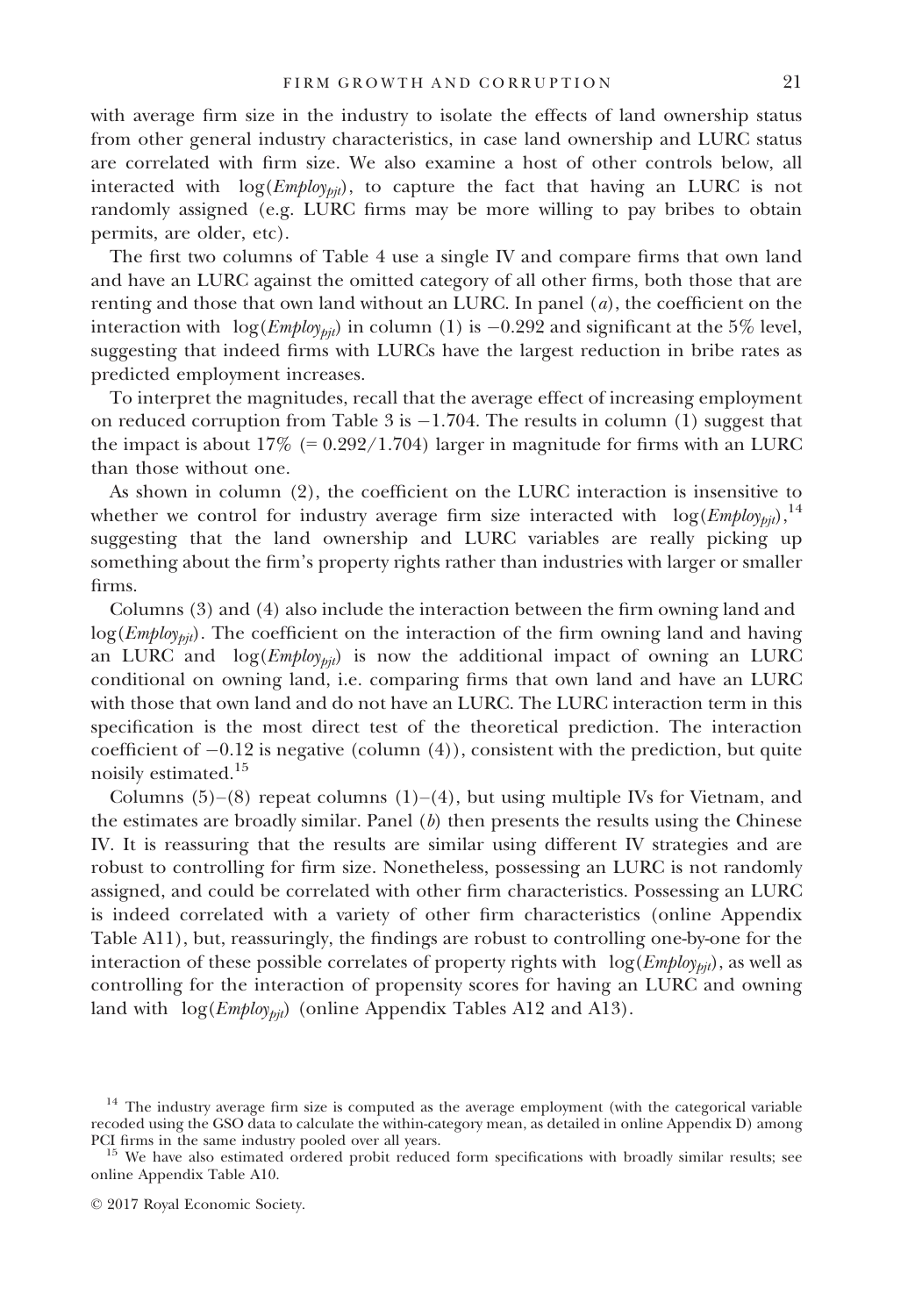|            | h h                     |
|------------|-------------------------|
|            |                         |
|            |                         |
| $\ddot{ }$ | $\overline{\omega}$     |
| Table      | $\cdot$ Basea $\cdot$ . |
|            | r ort<br>r<br>F         |
|            | l<br>una an             |

© 2017 Royal Economic Society.

|                                                                                                                                                                                                                               |                          |                                 | Single IV                                                           |                                                            |                         | Multiple IV                                       |                                             |                                    |
|-------------------------------------------------------------------------------------------------------------------------------------------------------------------------------------------------------------------------------|--------------------------|---------------------------------|---------------------------------------------------------------------|------------------------------------------------------------|-------------------------|---------------------------------------------------|---------------------------------------------|------------------------------------|
|                                                                                                                                                                                                                               | $\widehat{\Xi}$          | $\widehat{2}$                   | $\binom{3}{2}$                                                      | $(\pm)$                                                    | $\binom{5}{2}$          | $\widehat{\mathbf{e}}$                            | $\widehat{C}$                               | $\circledS$                        |
| Firm owns its land $\times$ log Vietnamese<br>industry-year (in own province)<br>Log Vietnamese employment in<br>Panel (a): rest-of-Vietnam IV                                                                                | $-1.986**$<br>(0.843)    | (2.696)<br>$\boldsymbol{0.978}$ | $\begin{array}{r} -2.116^{**} \\ (0.902) \\ -0.331^{*} \end{array}$ | $\begin{array}{c} 0.978 \\ (2.775) \\ -0.340* \end{array}$ | (0.688)<br>$-1.127$     | $\begin{array}{c} 0.00315 \\ (2.006) \end{array}$ | $-1.431**$<br>$(0.645)$<br>-0.318**         | $(2.016)$<br>-0.317**<br>$-0.0553$ |
| province)<br>employment in industry year (in own Firm owns land and has LURC $\times$ $\log$<br>Vietnamese employment in industry<br>year (in own province)                                                                   | $-0.292***$<br>(0.116)   | $-0.314**$<br>(0.128)           | $(0.180)$<br>-0.101<br>(0.124)                                      | $\underset{-0.119}{\scriptstyle(0.187)}$<br>(0.133)        | $-0.262***$<br>(0.0900) | $-0.264***$<br>(0.0911)                           | $(0.125)$<br>-0.0882<br>(0.117)             | $(0.126)$<br>-0.0915<br>(0.119)    |
| Observations                                                                                                                                                                                                                  | 9,535                    | 9,535                           | 9,535                                                               | 9,535                                                      | 9,535                   | 9,535                                             | 9,535                                       | 9,535                              |
| Firm owns its land x log Vietnamese<br>industry-year (in own province)<br>Log Vietnamese employment in<br>$\begin{array}{c} \mbox{emplogment in industry year}\\ \mbox{(in own province)} \end{array}$<br>Panel (b): China IV | $\frac{-1.321}{(1.376)}$ | $\frac{1.182}{(2.839)}$         | $-1.098$<br>(1.305)<br>$-0.542***$<br>(0.165)                       | $(2.638)$<br>-0.562***<br>(0.163)<br>0.744                 | $-0.889$<br>(0.606)     | $\frac{0.881}{(1.945)}$                           | $-1.174**$<br>(0.560)<br>-0.223*<br>(0.132) | $-0.223*$<br>(0.133)<br>(1.921)    |
| Firm owns land and has LURC $\times$ log<br>Vietnamese employment in                                                                                                                                                          | $-0.404***$<br>(0.135)   | $-0.423***$<br>(0.151)          | (0.150)<br>$-0.102$                                                 | (0.152)<br>$-0.104$                                        | $-0.252***$<br>(0.105)  | $-0.257***$<br>(0.107)                            | (0.116)<br>$-0.120$                         | (0.119)<br>$-0.126$                |
| industry year (in own province)<br>Observations                                                                                                                                                                               | 9,535                    | 9,535                           | 9,535                                                               | 9,535                                                      | 9,535                   | 9,535                                             | 9,535                                       | 9,535                              |
| Vietnamese employment in industry-year<br>Control for average firm size x log                                                                                                                                                 | $\tilde{z}$              | Yes                             | ž                                                                   | Yes                                                        | ż                       | Yes                                               | $\tilde{z}$                                 | Yes                                |
| Province-industry and year fixed effects<br>(in own province)                                                                                                                                                                 |                          |                                 |                                                                     |                                                            |                         |                                                   |                                             |                                    |
|                                                                                                                                                                                                                               |                          |                                 |                                                                     |                                                            |                         |                                                   |                                             |                                    |

Notes. This Table shows the IV results for heterogeneous effects based on firms' property rights. The interaction term is the product of log Vietnamese employment n industry-year in own province and firm-level property rights variables. Columns  $(1)-(4)$  use single instrument, and columns  $(5)-(8)$  use multiple instruments. Panel (a) shows the results using rest-of-Vietnam IV, and panel (b) shows results using China IV. All regressions control for the main effects of the property right variables, but only the interaction coefficients are reported in this Table. The even columns control for average firm size in the industry interacted with the endogenous variable. The sample contains firms with 10 or more lagged employees reported for the year before the survey. (The results for the full sample is shown exances and an analyzing community control for province-industry and year fixed effects. Standard errors are two-way clustered at the province and industry-<br>wear level. \*\*\* implies significance at 0.01 level, \*\* 0.5, \* 0.1 Notes. This Table shows the IV results for heterogeneous effects based on firms' property rights. The interaction term is the product of log Vietnamese employment Panel (a) shows the results using rest-of-Vietnam IV, and panel (b) shows results using China IV. All regressions control for the main effects of the property right in online Appendix Table A5.) All regressions control for province-industry and year fixed effects. Standard errors are two-way clustered at the province and industryin industry-year in own province and firm-level property rights variables. Columns (1)–(4) use single instrument, and columns (5)–(8) use multiple instruments. variables, but only the interaction coefficients are reported in this Table. The even columns control for average firm size in the industry interacted with the endogenous variable. The sample contains firms with 10 or more lagged employees reported for the year before the survey. (The results for the full sample is shown year level. \*\*\* implies significance at 0.01 level, \*\* 0.5, \* 0.1.

# 22 THE ECONOMIC JOURNAL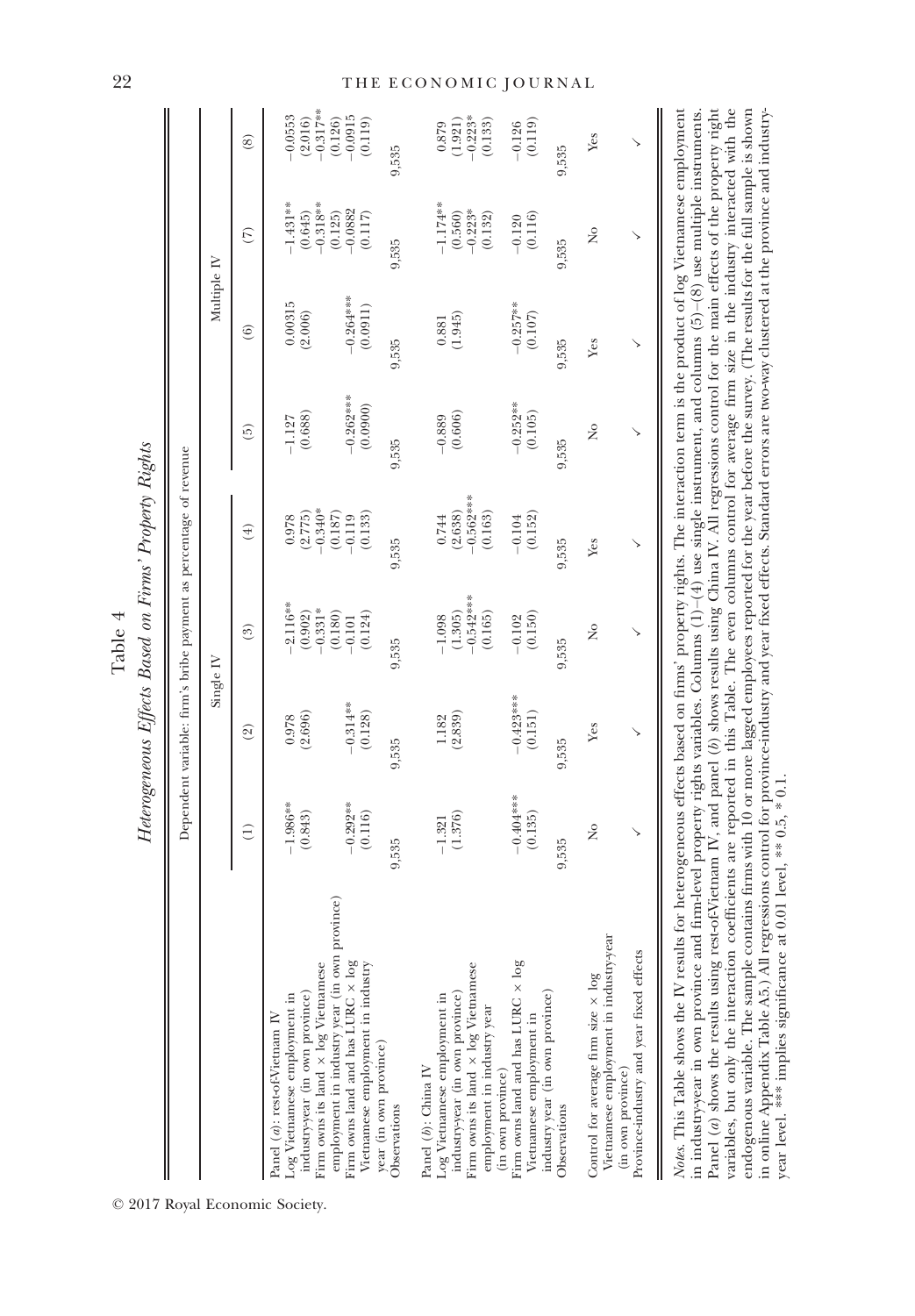### 5.2. Firms Operating in Multiple Provinces

The PCI data provide a second proxy for firm mobility that we can use to test for heterogeneous effects: having operations in multiple provinces. Of the firms in the sample, 31.4% have operations in at least two provinces. These firms with some of their operations elsewhere likely have a more credible threat to wholly move to another province or simply focus their expansion plans elsewhere, making them more observably mobile to provincial officials. Of course, these may be different on other dimensions as well, but this nevertheless provides another way of testing the idea that bribes are more elastic with respect to firm size for these plausibly more mobile firms.

Table 5 examines heterogeneity based on multi-province operations. The proxy for MovingCost is a dummy for operating in at least one other province besides the province where the firm is headquartered. The interaction coefficients are both -0.26 in columns (1) and (2) (significant at the 1% level). The main effect of  $log(Embloy_{bil})$ in column (1) is  $-1.704$ , so the interaction coefficient implies that having multiprovince operations increases the negative effect of growth on the bribe rate by 15%.

We find similar results, reported in panel  $(b)$ , using the Chinese IV. Focusing on the multiple-IV results in columns (3) and (4), the effect of growth on bribery is stronger for mobile firms, with the result significant at the  $1\%$  level.

| Dependent variable: firm's bribe payment as percentage of revenue                             |                |              |                |             |  |
|-----------------------------------------------------------------------------------------------|----------------|--------------|----------------|-------------|--|
|                                                                                               |                | Single IV    |                | Multiple IV |  |
|                                                                                               | (1)            | (2)          | (3)            | (4)         |  |
| Panel (a): rest-of-Vietnam IV                                                                 |                |              |                |             |  |
| Log Vietnamese employment in                                                                  | $-1.469**$     | 0.206        | $-0.981$       | $-0.378$    |  |
| industry-year (in own province)                                                               | (0.642)        | (1.884)      | (0.674)        | (1.649)     |  |
| Firm currently operates in more                                                               | $-0.265***$    | $-0.263***$  | $-0.219**$     | $-0.220**$  |  |
| than one province $\times$ log                                                                | (0.0967)       | (0.0926)     | (0.103)        | (0.103)     |  |
| Vietnamese employment in<br>industry-year (in own province)                                   |                |              |                |             |  |
| <b>Observations</b>                                                                           | 10,901         | 10,901       | 10,901         | 10,901      |  |
| Panel $(b)$ : China IV                                                                        |                |              |                |             |  |
| Log Vietnamese employment in                                                                  | $-1.108$       | 0.782        | $-0.728$       | 0.448       |  |
| industry-year (in own province)                                                               | (0.979)        | (1.932)      | (0.529)        | (1.668)     |  |
| Firm currently operates in more                                                               | $-0.361**$     | $-0.344**$   | $-0.239***$    | $-0.241***$ |  |
| than one province $\times$ log<br>Vietnamese employment in<br>industry-year (in own province) | (0.154)        | (0.150)      | (0.0904)       | (0.0904)    |  |
| Observations                                                                                  | 10,901         | 10,901       | 10,901         | 10,901      |  |
| Control for average firm size $\times$ log<br>Vietnamese employment in                        | N <sub>o</sub> | Yes          | N <sub>0</sub> | Yes         |  |
| industry-year (in own province)<br>Province-industry and year fixed effects                   | ✓              | $\checkmark$ | ✓              | ✓           |  |

Table 5 Heterogeneous Effects Based on Firms' Operation Locations

Notes. This Table shows the IV results for heterogeneous effects based on firms' operation locations. The sample contains firms with 10 or more lagged employees reported for the year before the survey. (The results for the full sample is shown in online Appendix Table A6.) All specifications are the same as in Table 4. Standard errors are two-way clustered at the province and industry-year level. \*\*\* implies significance at 0.01 level, \*\* 0.5, \* 0.1.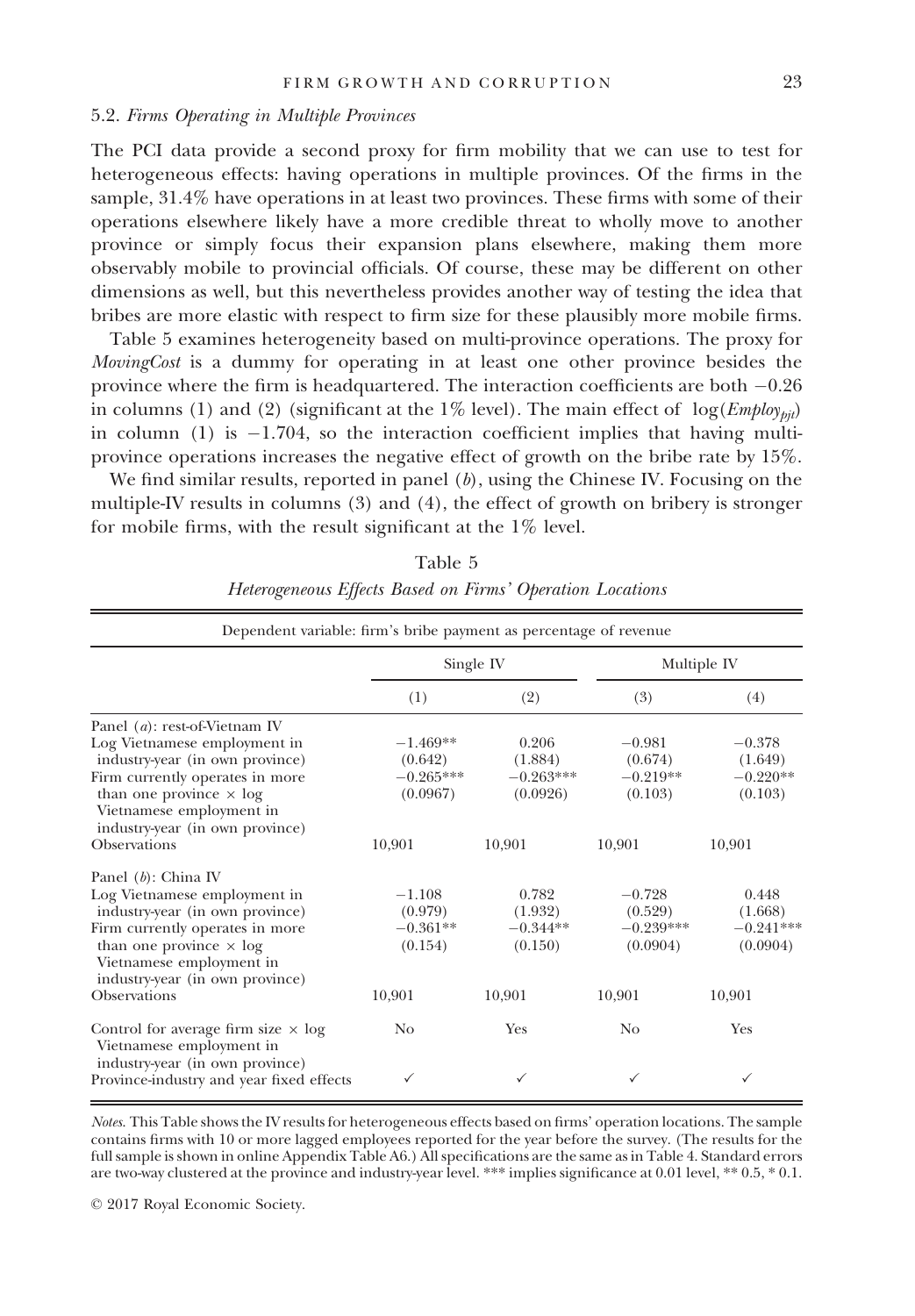Online Appendix Tables A14 and A15 present the battery of robustness checks. For the preferred specifications of the single-IV Vietnam approach and the multiple-IV China approach, the results are essentially similar.

To summarise our main empirical results, first, we showed in Section 3 that positive productivity shocks for firms reduce corruption. Second, in this Section we presented evidence that corruption falls more in response to positive shocks when firms are more elastic in their location choices. This second finding is seen both when using firms' property rights over their land as a proxy for their relocation costs and when using multi-province operations as a proxy for the ability to relocate.

### 5.3. Alternative Models

There are other potential models that predict a negative correlation of growth and the bribe rate besides inter-jurisdictional competition. The first and most direct way to distinguish between the inter-jurisdictional model and these other models is that we find that the relationship between growth and bribery is diminished for firms that are less likely to relocate outside their province. This is a direct prediction of interjurisdictional competition, but is not predicted by most other models. For example, if some bribes are fixed fees (say, those bribes paid at an office, where the inspector does not observe firm size) and some bribes are a fixed proportion of revenue (say, those paid in response to inspections of the plant), this would generate the pattern that the share of revenue paid in bribes would fall as firms grow. Such a simple model, however, predicts that this elasticity would be larger for more mobile firms.

Online Appendix E directly considers several other explanations for the finding that growth reduces bribes, specifically:

- (i) growth increases product-market competition;
- (ii) industry-specific crackdowns on bribery;
- (*iii*) economies of scale in rooting out bribery; and
- (iv) diminishing returns to bureaucrats from income from bribes.

The results are shown in online Appendix Table A16. To the extent we can examine quantitative and qualitative predictions of these alternative models, we do not find that they are able to explain the empirical patterns.

These other mechanisms could well be in operation too, explaining some of the overall effect of growth on bribery. But, the positive evidence in support of interjurisdictional competition and the limited evidence in support of other models suggests that the mechanism we highlight is an important factor in why economic growth reduces corruption in Vietnam.

## 6. Conclusion

This article examines whether firm growth leads to lower corruption, using firm-level data from Vietnam, and establishes two empirical facts. First, industry-level growth reduces the proportion of firm revenues extracted by government officials as bribes. Second, this reduction in corruption is larger for firms that can more easily relocate.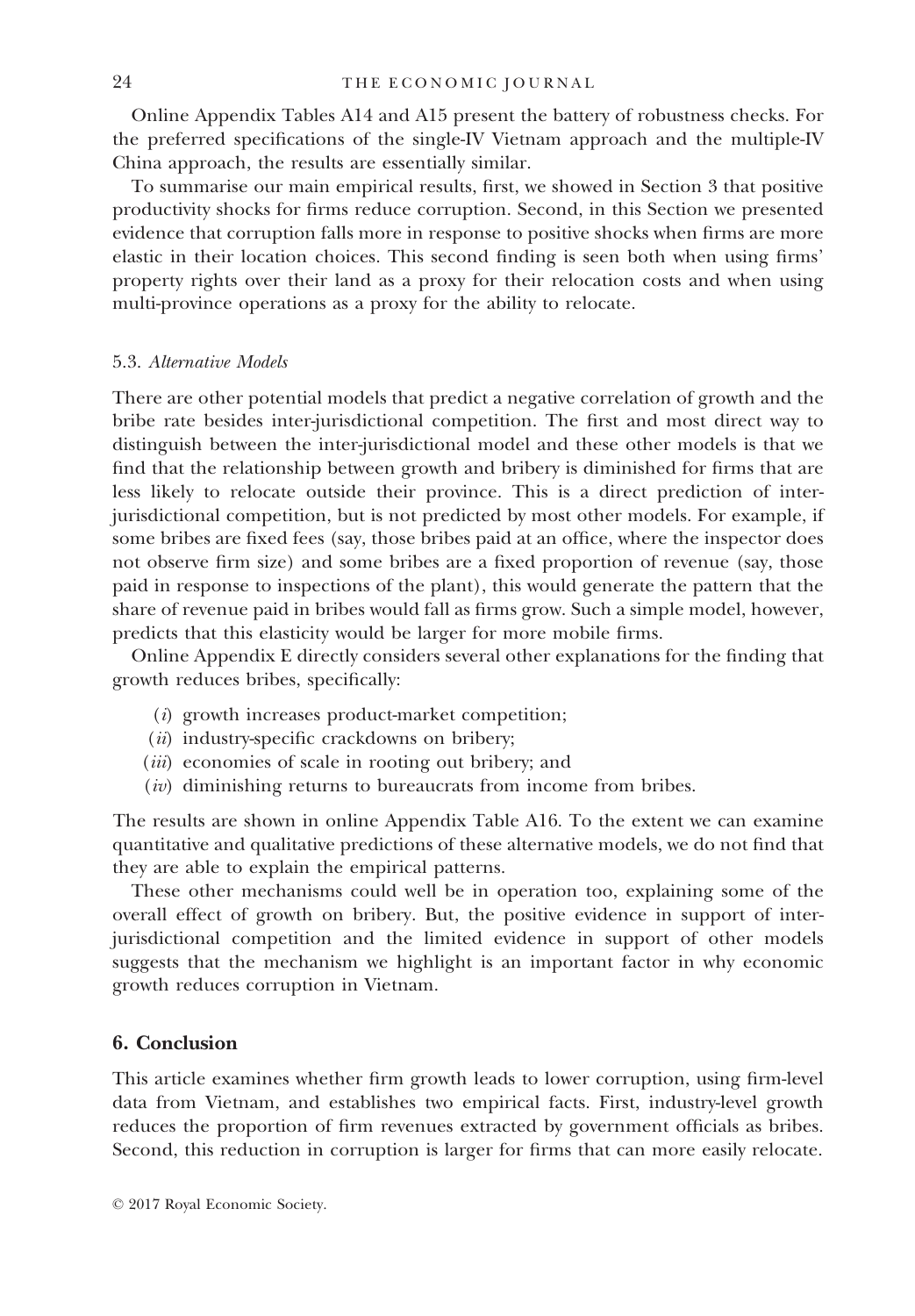These facts map to the two main contributions of the article. The first is an important empirical contribution: Despite much interest in the relationship between corruption and growth, we provide some of the first rigorous causal evidence on the effect of growth on corruption. We do so by applying an often-used identification strategy that uses shocks outside of a subnational region (either in other regions, or in a neighbouring country) as a source of exogenous variation in the region. This strategy is applicable to Vietnam because previous work shows that corruption is decentralised in Vietnam, and provincial governments independently determine the level of bribes extracted from firms in their jurisdiction. The general framework that we have developed in this article can also be applied in other countries where corruption activities are highly localised, such as China.

Our second contribution is to lay out a mechanism through which productivity growth reduces corruption that operates through firm size: Competition among provinces to retain or attract firms. If a firm is more able to relocate, a government will be more cautious about extracting bribes from it. Less obvious is how a change in economic activity affects corruption in this environment. There are offsetting forces, but under plausible assumptions, growth leads to a decline in bribe extraction. We also derive the prediction that this decline is larger for more mobile firms, consistent with our second empirical fact described above.

Our results have several implications for understanding the determinants of corruption in developing countries. The finding that firm growth reduces bribery suggests that some aspects of corruption might decline naturally as a country grows even without explicit anti-corruption efforts, at least if overall economic growth entails growth in firm size. Moreover, the mechanism of inter-jurisdictional competition offers several ways that national governments might expedite the decline in corruption. One option involves focused improvements in governance in one region, as suggested by Wei (1999b) and Fisman and Werker (2010); the competitive pressure that we discuss would lead these improvements to spill over to other regions. More directly tied to our empirical findings, strengthening property rights so that firms can more easily recoup the value of their land if they move would strengthen the competition among jurisdictions and hence the corruption-reducing effect of growth. More generally, reducing any barriers to firm mobility, for example related to business registration, would amplify the negative effect of growth on corruption.

While we have implemented the idea of firm growth and firm mobility as forces for reducing corruption within a country, similar factors could be at play across countries. For example, multinationals face a choice of which countries to locate in or to source their products from. As they grow, it becomes more worthwhile to pay a cost to move to a country with lower corruption, which could lead countries to reduce bribe rates to prevent too many firms from leaving. This effect will be larger in industries with low switching costs across countries, like textiles, than in industries with high switching costs, such as mining. We leave exploration of these issues for future work.

Harvard University Northwestern University Duke University Massachusetts Institute of Technology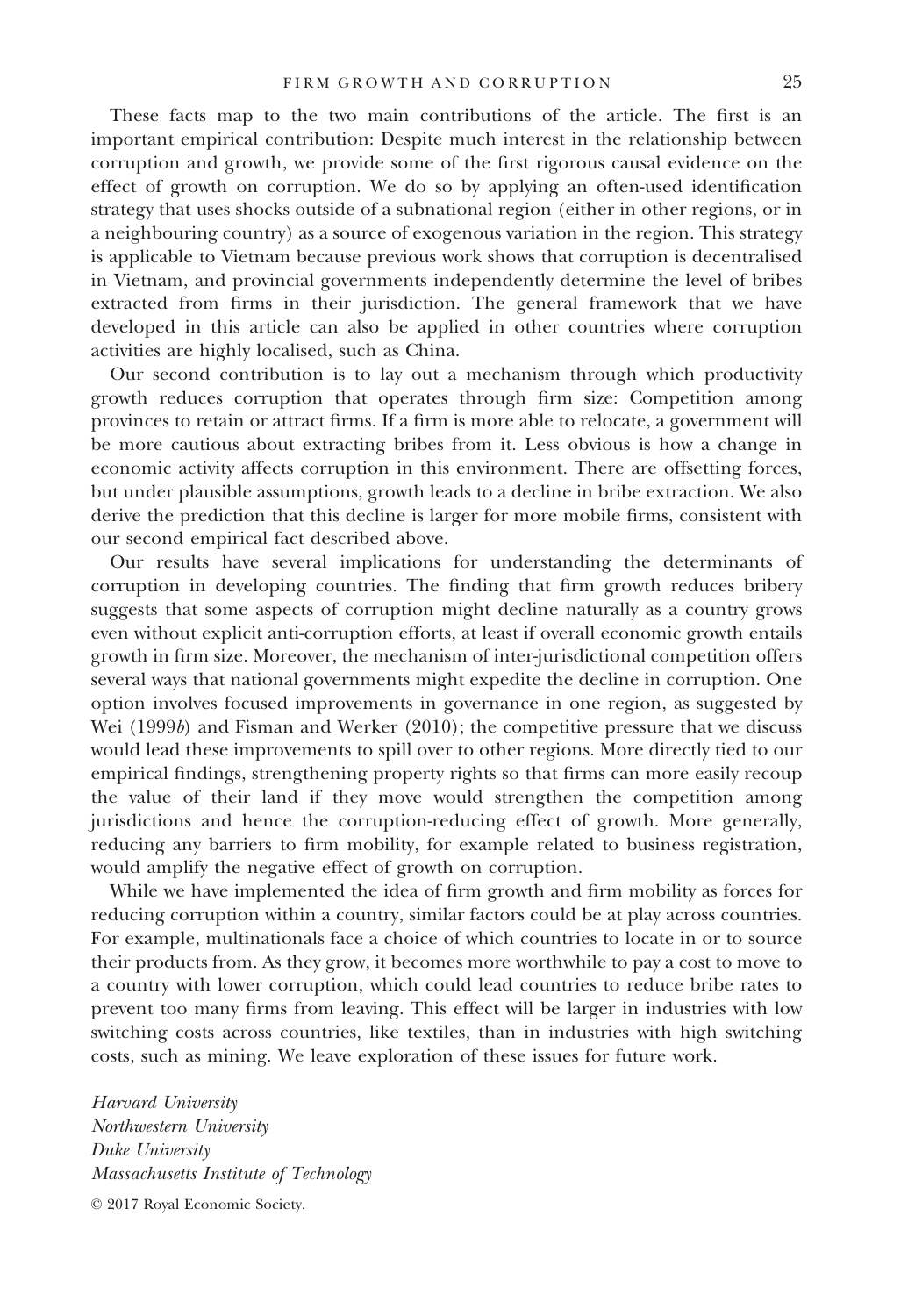Accepted: 21 August 2017

Additional Supporting Information may be found in the online version of this article:

Appendix A. Additional Tables.

Appendix B. Validation of Matching Between PCI and GSO.

Appendix C. Model.

Appendix D. Description of Key Variables.

Appendix E. Testing Alternative Models.

Data S1.

### References

- Burgess, R., Hansen, M., Olken, B.A., Potapov, P. and Sieber, S. (2012). 'The political economy of deforestation in the tropics', Quarterly Journal of Economics, vol. 127(4), pp. 1707–54.
- Communist Party of Vietnam, Committee for Internal Affairs. (2005). 'Draft Report on the Results of Corruption Survey'. November, 2005: mimeo.
- Conley, T.G., Hansen, C.B. and Rossi, P.E. (2012). 'Plausibly exogenous', Review of Economics and Statistics, vol. 94(1), pp. 260–72.
- de Janvry, A., Emerick, K., Gonzalez-Navarro, M. and Sadoulet, E.(2012). 'Certified to migrate: property rights and migration in rural Mexico', Working Paper, CEGA, Berkeley, CA.
- Do, Q.T. and Iyer, L. (2003). 'Land rights and economic development: evidence from Vietnam', Policy Research Working Paper, World Bank, Washington DC.

Epple, D. and Romer, T. (1991). 'Mobility and redistribution', Journal of Political Economy, vol. 99(4), pp. 828–58.

Epple, D. and Zelenitz, A. (1981). 'The implications of competition among jurisdictions: does Tiebout need politics?', Journal of Political Economy, vol. 89(6), pp. 1197-217.

- Fisman, R. and Werker, E. (2010). 'Innovations in governance', in (P. Aghion and S.N. Durlauf, eds.), Innovation Policy and the Economy, vol. 11, pp. 79–102, Chicago: The University of Chicago Press.
- Gordon, R. and Li, W. (2009). 'Tax structures in developing countries: many puzzles and a possible explanation', Journal of Public Economics, vol. 93(7–8), pp. 855–66.
- Gueorguiev, D. and Malesky, E. (2011). 'Foreign investment and bribery: a firm-level analysis of corruption in Vietnam', Journal of Asian Economics, vol. 23(2), pp. 111–129.
- Gundlach, E. and Paldam, M. (2009). 'The transition of corruption: from poverty to honesty', Economics Letters, vol. 103(3), pp. 146–8.
- Hsieh, C.T. and Olken, B.A. (2014). 'The missing missing middle', Journal of Economic Perspectives, vol. 28(3), pp. 89–108.

Kim, A.M. (2004). 'A market without the "right" property rights', *Economics of Transition*, vol. 12(2), pp. 275–305.

- Malesky, E. (2008). 'Straight ahead on red: how foreign direct investment empowers subnational leaders', Journal of Politics, vol.  $70(1)$ , pp. 97-119.
- Malesky, E. (2011). 'The Vietnam provincial competitiveness index: measuring economic governance for private sector development', US AIDs Vietnam Competitiveness Initiative and Vietnam Chamber of Commerce and Industry.
- Mauro, P. (1995). 'Corruption and growth', *Quarterly Journal of Economics*, vol. 110(3), pp. 681–712.
- Menes, R. (2006). 'Limiting the reach of the grabbing hand: graft and growth in American cities, 1880 to 1930', in (E. Glaeser and C. Goldin, eds.), Corruption and Reform: Lessons from America's Economic History, chap. 2, pp. 63–94, Chicago, IL: University of Chicago Press.
- Meyer, K.E. and Nguyen, H.V. (2005). 'Foreign investment strategies and sub-national institutions in emerging markets: evidence from Vietnam', Journal of Management Studies, vol. 42(1), pp. 63-93.
- Rand, J. and Tarp, F. (2012). 'Firm-level corruption in Vietnam', Economic Development and Cultural Change, vol. 60(3), pp. 571–95.
- Riedel, J. and Turley, W. (1999). The Politics and Economics of Transition to an Open Market Economy in Vietnam, vol. 152, Paris: OECD.
- Shleifer, A. and Vishny, R.W. (1993). 'Corruption', Quarterly Journal of Economics, 108(3), 599–617.
- Svensson, J. (2003). 'Who must pay bribes and how much? Evidence from a cross section of firms', Quarterly Journal of Economics, vol. 118(1), pp. 207–30.
- Tran, T.B., Grafton, R.Q. and Kompas, T. (2009). 'Institutions matter: the case of Vietnam', Journal of Socio-Economics, vol. 38(1), pp. 1–12.
- Transparency International (2011). 'Global corruption barometer 2010/2011', Report, Transparency International.